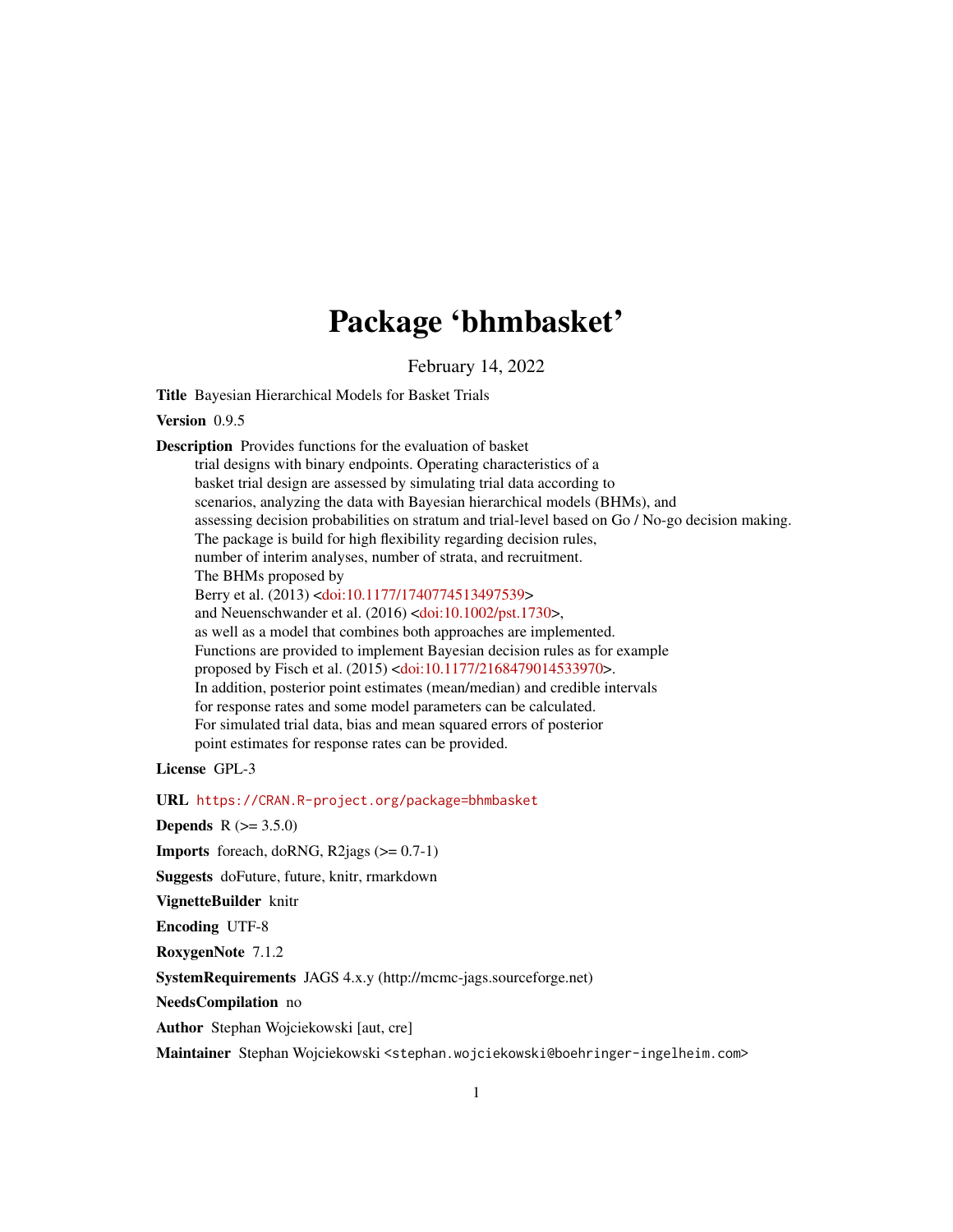<span id="page-1-0"></span>Repository CRAN Date/Publication 2022-02-14 14:40:02 UTC

# R topics documented:

|       | $\overline{\phantom{a}}$ |
|-------|--------------------------|
|       |                          |
|       | - 6                      |
|       |                          |
|       | - 9                      |
|       |                          |
|       |                          |
|       |                          |
|       |                          |
|       |                          |
|       |                          |
|       |                          |
|       |                          |
|       |                          |
|       |                          |
|       |                          |
|       |                          |
|       |                          |
|       |                          |
|       |                          |
|       |                          |
|       |                          |
| Index | 32                       |

<span id="page-1-1"></span>combinePriorParameters

*combinePriorParameters*

# Description

This function combines prior parameters from different sources and returns them for use in [performAnalyses](#page-18-1).

# Usage

```
combinePriorParameters(list_of_prior_parameters)
```
# Arguments

list\_of\_prior\_parameters A list of items with class prior\_parameters\_list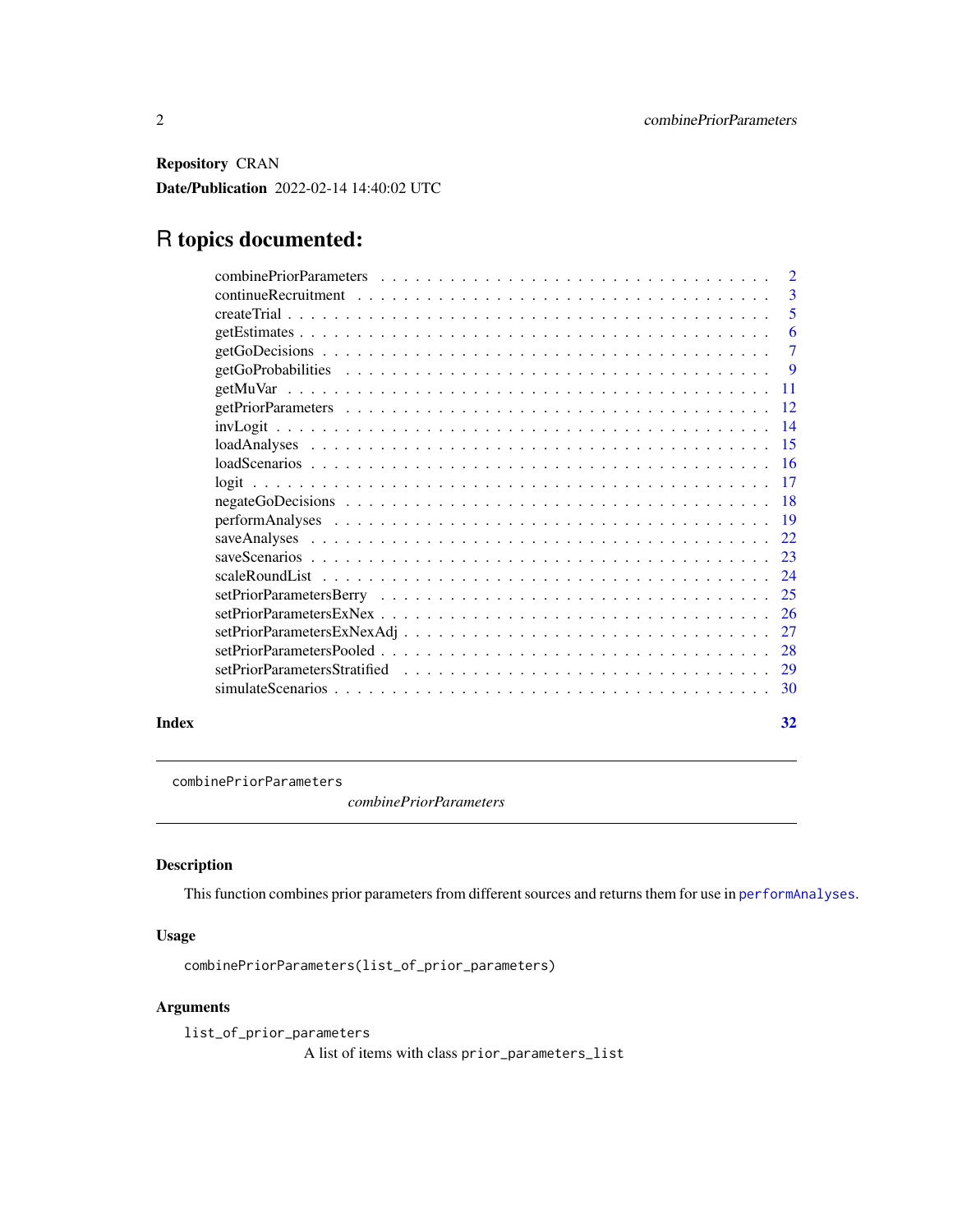### <span id="page-2-0"></span>continueRecruitment 3

# Details

```
This function is intended to combine the prior parameters set with the functions setPriorParametersBerry,
setPriorParametersExNex, setPriorParametersExNexAdj, setPriorParametersPooled, or
setPriorParametersStratified, in case more than one analysis method should be applied with
performAnalyses.
```
### Value

A list with prior parameters of class prior\_parameters\_list

#### Author(s)

Stephan Wojciekowski

#### See Also

```
performAnalyses setPriorParametersBerry setPriorParametersExNex setPriorParametersExNexAdj
setPriorParametersPooled setPriorParametersStratified getPriorParameters getMuVar
```
#### Examples

```
prior_parameters_stratified <- setPriorParametersStratified(c(1, 2), c(3, 4))
prior_parameters_berry <- setPriorParametersBerry(0, 1, 2)
prior_parameters_list <- combinePriorParameters(
 list(prior_parameters_berry,
      prior_parameters_stratified))
```
<span id="page-2-1"></span>continueRecruitment *continueRecruitment*

#### Description

This function continues the recruitment of subjects for a set of scenarios based on the Go / NoGo decisions in the simulated trial outcomes of said scenarios.

#### Usage

```
continueRecruitment(n_subjects_add_list, decisions_list, method_name)
```
#### Arguments

| n_subjects_add_list |                                                                                                                                 |
|---------------------|---------------------------------------------------------------------------------------------------------------------------------|
|                     | A list that contains for each scenario an integer vector for the number of subjects<br>per cohort to be additionally recruited. |
|                     | decisions_list A list with decisions per scenario created with getGoDecisions                                                   |
| method_name         | A string for the method name of the analysis the decisions are based on                                                         |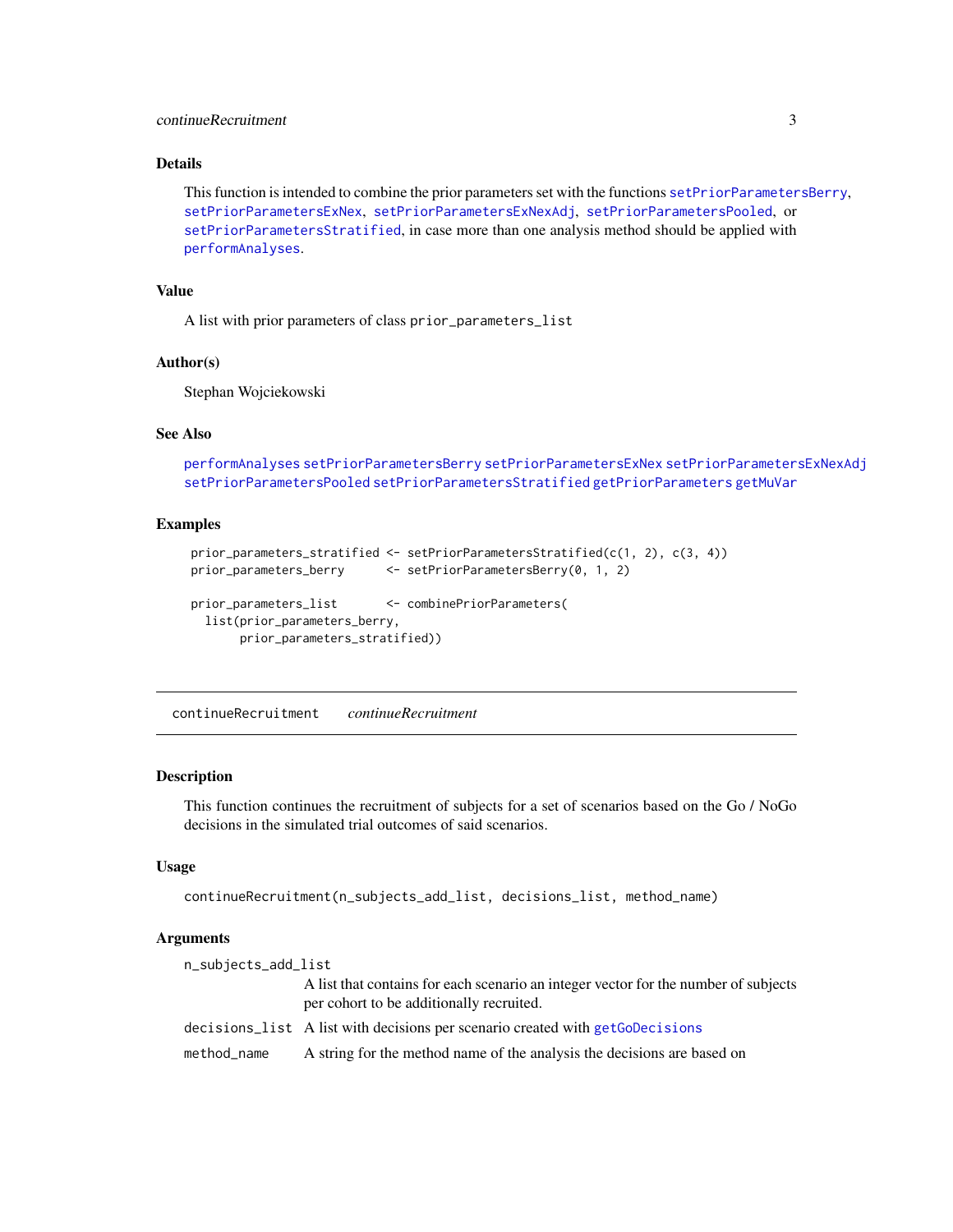# Details

```
This function is intended to be used for analyses with the following work flow:
simulateScenarios() -> performAnalyses() -> getGoDecisions()->
continueRecruitment() -> performAnalyses() -> getGoDecisions()->
continueRecruitment() -> ...
```
Note that n\_subjects\_add\_list takes the additional number of subjects to be recruited, not the overall number of subjects. This way the work flow can be repeated as often as required, which can be useful e.g. for interim analyses.

#### Value

An object of class scenario\_list with the scenario data for each specified scenario.

#### Author(s)

Stephan Wojciekowski

# See Also

[simulateScenarios](#page-29-1) [performAnalyses](#page-18-1) [getGoDecisions](#page-6-1)

```
interim_scenarios <- simulateScenarios(
 n\_subjets\_list = list(c(10, 20, 30)),
 response_{\text{rates}\_list} = list(rep(0.9, 3)),n_{\text{t}} \leq 10interim_analyses <- performAnalyses(
  scenario_list = interim_scenarios,
  target_rates = rep(0.5, 3),n_mcmc_iterations = 100)
interim_gos <- getGoDecisions(
 \begin{minipage}{0.9\linewidth} \texttt{analysis} & \texttt{interim\_analyses} \texttt{,} \end{minipage}cohort_names = c("p_1", "p_2", "p_3"),
  evidence\_levels = c(0.5, 0.8, 0.5),boundary_rules = quote(c(x[1] > 0.8, x[2] > 0.6, x[3] > 0.7)))
scenarios_list <- continueRecruitment(
 n\_subjets\_add\_list = list(c(30, 20, 10)),decisions_list = interim_gos,
 method_name = "exnex_adj")
```
<span id="page-3-0"></span>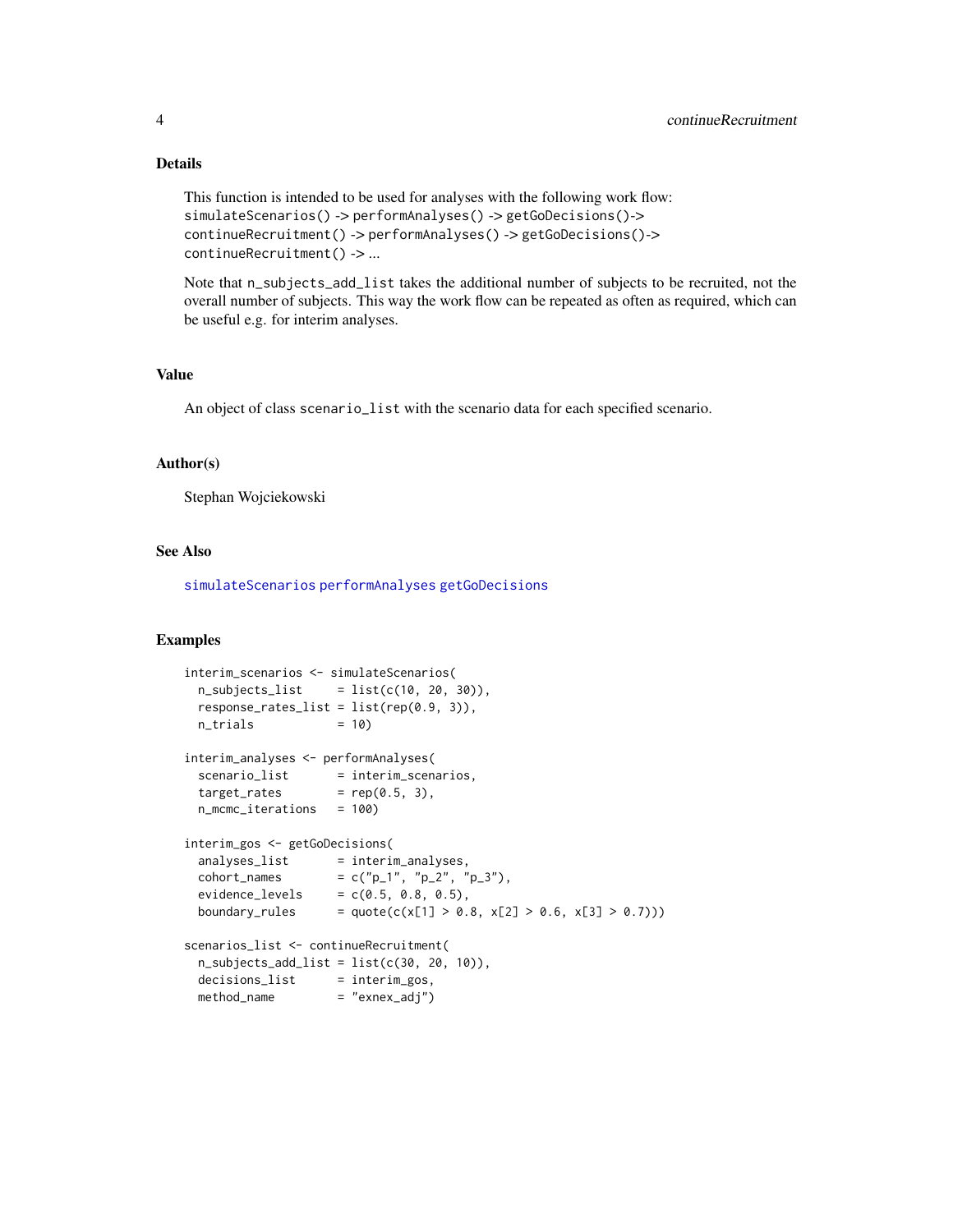<span id="page-4-1"></span><span id="page-4-0"></span>createTrial *createTrial*

#### Description

This function creates an object of class scenario\_list for a single trial outcome, which can subsequently be analyzed with other functions of bhmbasket, e.g. [performAnalyses](#page-18-1)

#### Usage

createTrial(n\_subjects, n\_responders)

# Arguments

| n_subjects   | A vector of integers for the number of subjects in the trial outcome   |
|--------------|------------------------------------------------------------------------|
| n_responders | A vector of integers for the number of responders in the trial outcome |

# Details

This function is a wrapper for [simulateScenarios](#page-29-1) with

```
simulateScenarios(
n_subjects_list = list(n_subjects),
response_rates_list = list(n_responders),
n_{\text{trials}} = 1)
```
# Value

An object of class scenario\_list with the scenario data for a single trial outcome.

#### Author(s)

Stephan Wojciekowski

# See Also

[simulateScenarios](#page-29-1) [performAnalyses](#page-18-1)

```
trial_outcome \leq createTrial(n_subjects = c(10, 20, 30, 40),
                           n_{responders} = c(1, 2, 3, 4)
```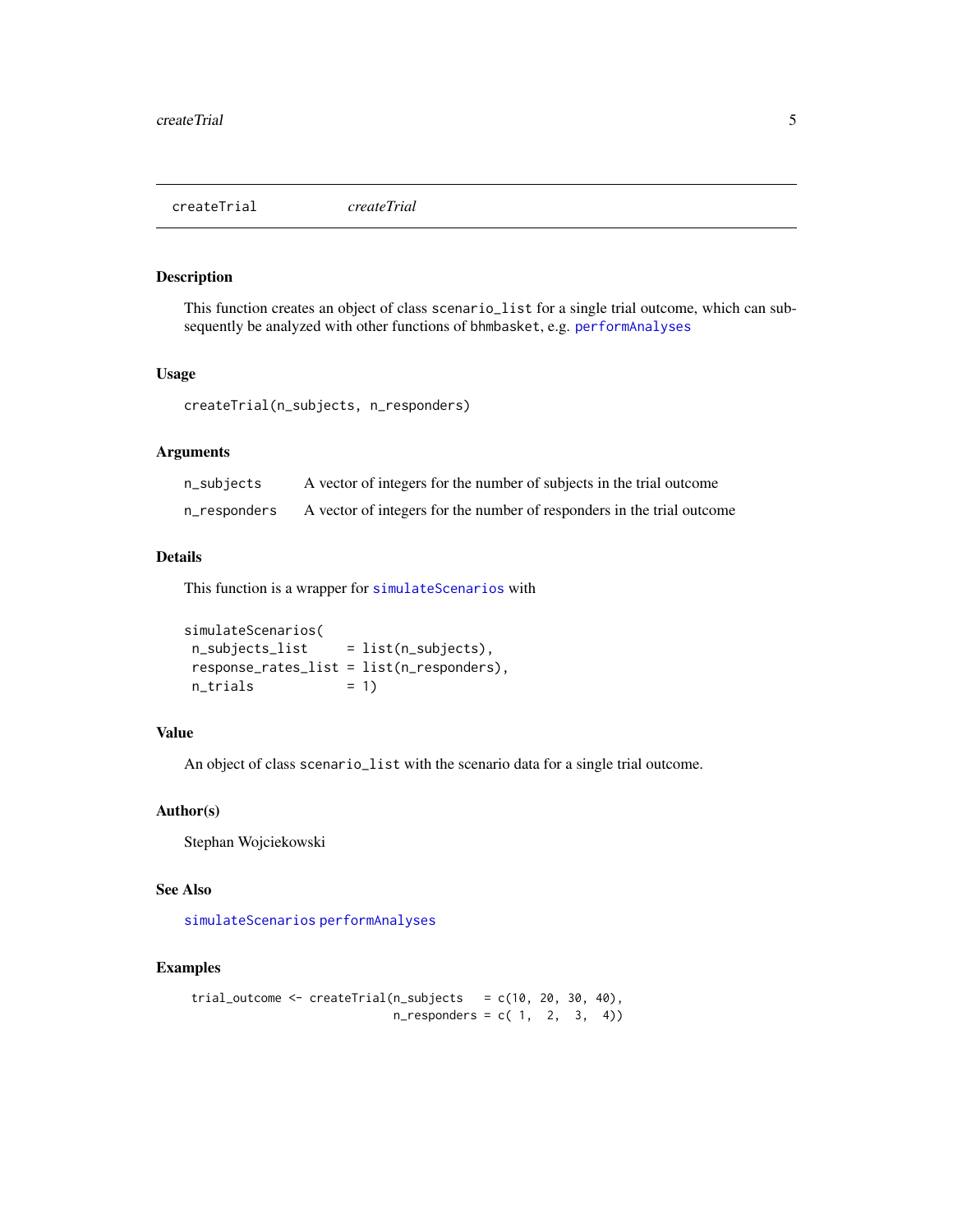<span id="page-5-0"></span>getEstimates *getEstimates*

# Description

This function calculates the point estimates and credible intervals per cohort, as well as estimates of the biases and the mean squared errors of the point estimates per cohort

#### Usage

```
getEstimates(
  analyses_list,
  add_parameters = NULL,
  point_estimator = "median",
  alpha_level = 0.05)
```
#### Arguments

| analyses_list   | An object of class analysis_list, as created with performAnalyses                                                                                                                                      |
|-----------------|--------------------------------------------------------------------------------------------------------------------------------------------------------------------------------------------------------|
|                 | add_parameters A vector of strings naming additional parameters from the Bayesian hierarchical<br>models, e.g. c('mu', 'tau'). If NULL, no additional parameters will be evalu-<br>ated, Default: NULL |
| point_estimator |                                                                                                                                                                                                        |
|                 | A string indicating the type of estimator used for calculation of bias and MSE.<br>Must be one of 'median' or 'mean'                                                                                   |
| alpha_level     | A numeric in $(0, 1)$ for the level of the credible interval. Only values corre-<br>sponding to quantiles saved in performanalyses will work, Default: 0.05                                            |

#### Details

Bias and MSE will only be calculated for response rate estimates of simulated trials. For additional parameters, bias and MSE will not be calculated.

Possible additional parameters are for the Bayesian hierarchical models are c('mu','tau') for 'berry', 'exnex', and 'exnex\_adj'. The latter two models can also access the posterior weights paste0("w\_",seq\_len(n\_cohorts)).

#### Value

A named list of matrices of estimates of response rates and credible intervals. Estimates of bias and MSE are included for response rate estimates of simulated trials.

#### Author(s)

Stephan Wojciekowski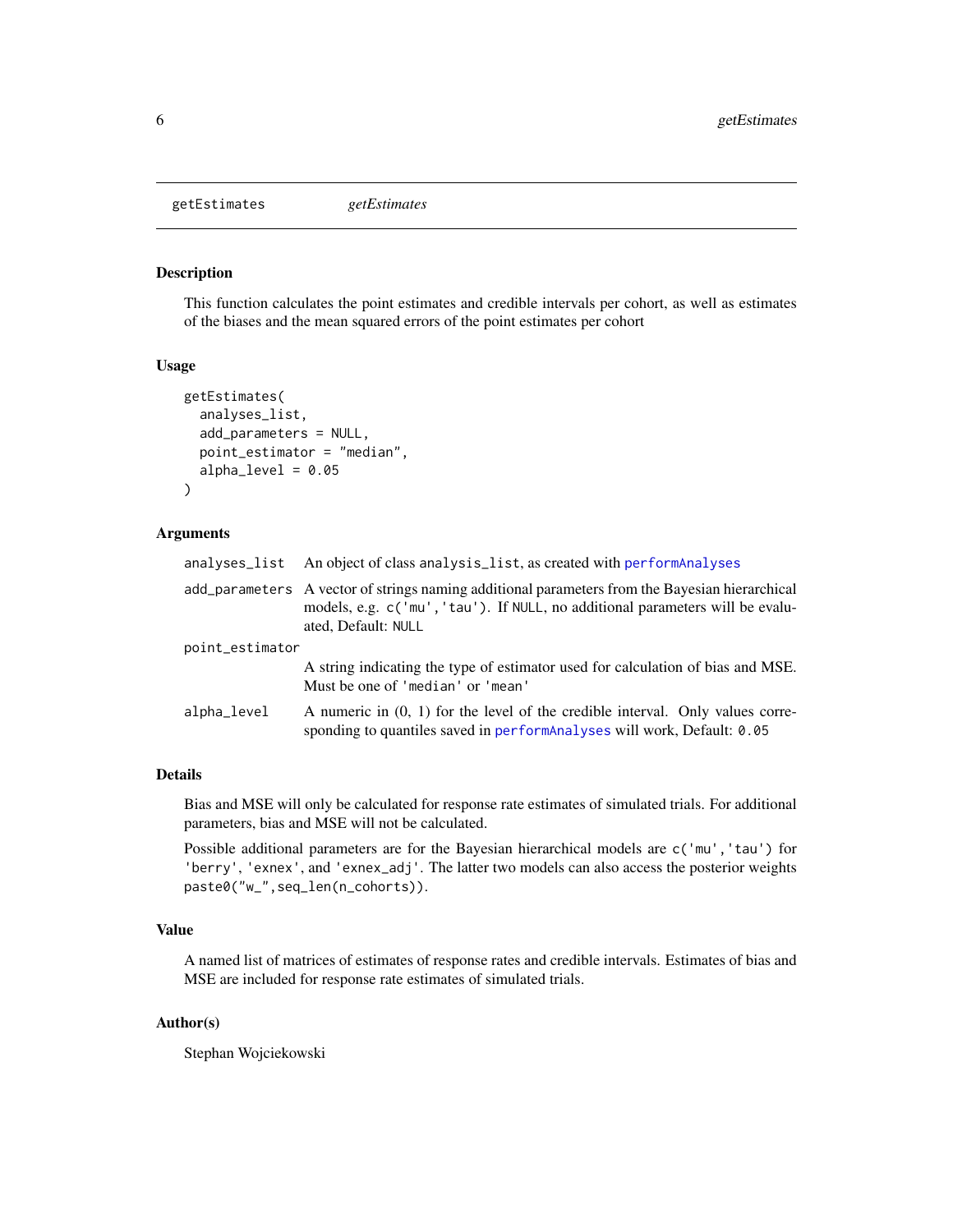# <span id="page-6-0"></span>getGoDecisions 7

#### See Also

[createTrial](#page-4-1) [performAnalyses](#page-18-1)

#### Examples

```
scenarios_list <- simulateScenarios(
 n_subjects_list = list(c(10, 20, 30)),
 response_{rates\_list} = list(c(0.1, 0.2, 3)),n_{\text{trials}} = 10)
analyses_list <- performAnalyses(
 scenario_list = scenarios_list,
 target_{rates} = c(0.1, 0.1, 0.1),calc\_differences = matrix(c(3, 2, 2, 1), ncol = 2),
 n_mcmc_iterations = 100)
getEstimates(analyses_list)
getEstimates(analyses_list = analyses_list,
            add_parameters = c("mu", "tau", "w_1", "w_2", "w_3"),
            point_estimator = "mean",
            alpha\_level = 0.1)
outcome <- createTrial(
 n\_subjects = c(10, 20, 30),
 n_{responders} = c( 1, 2, 3))
outcome_analysis <- performAnalyses(
 scenario_list = outcome,
 target_{rates} = c(0.1, 0.1, 0.1),n_mcmc_iterations = 100)
getEstimates(outcome_analysis)
getEstimates(analyses_list = outcome_analysis,
            add\_parameters = c("mu", "w_1", "w_2", "w_3"))
```
<span id="page-6-1"></span>getGoDecisions *getGoDecisions*

#### Description

This function applies decision rules to the analyzed trials. The resulting decision\_list can be further processed with [getGoProbabilities](#page-8-1) or [continueRecruitment](#page-2-1).

#### Usage

```
getGoDecisions(
  analyses_list,
  cohort_names,
  evidence_levels,
```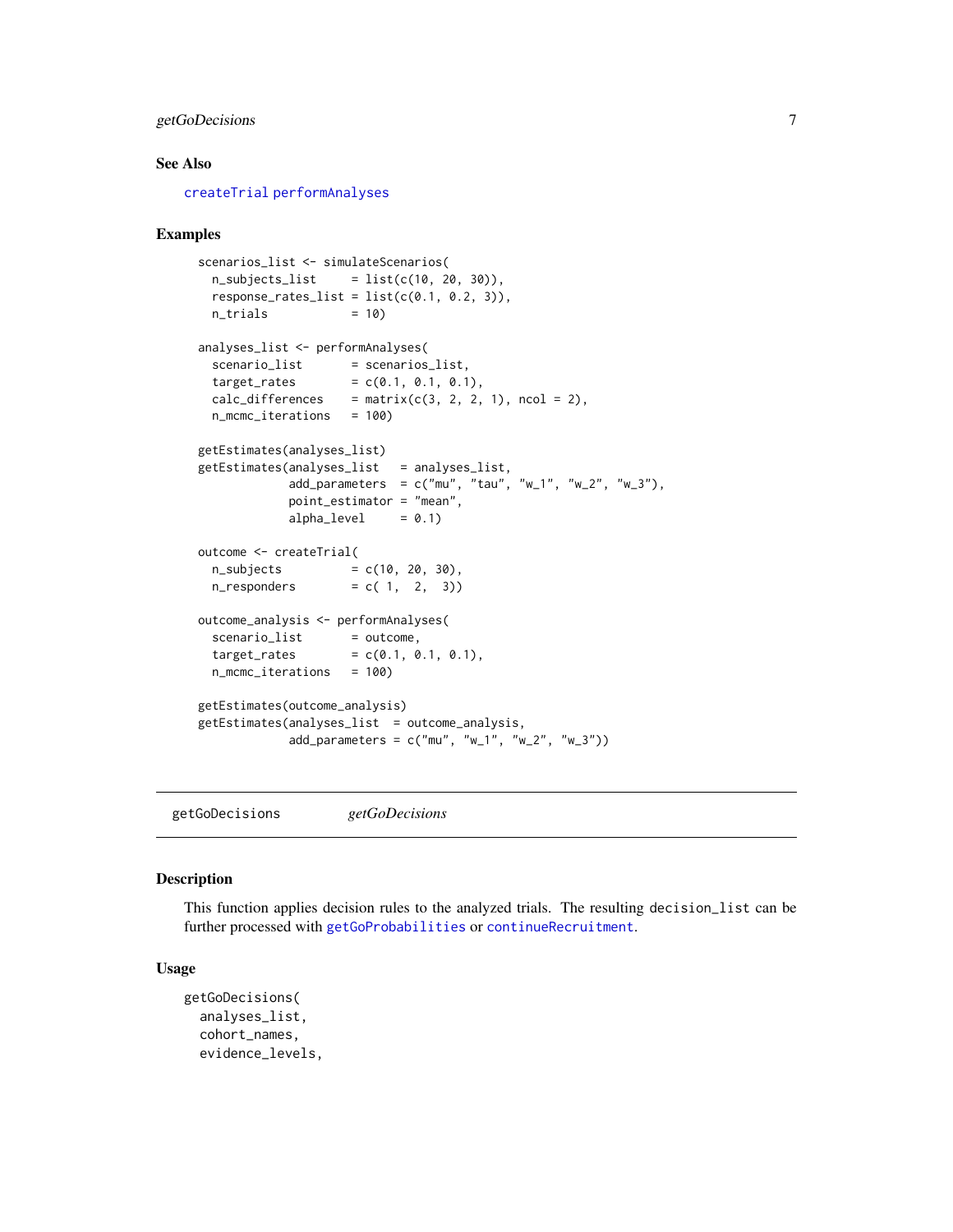```
boundary_rules,
  overall_min_gos = 1
)
```
#### Arguments

| analyses_list   | An object of class analysis_list, as created with performAnalyses                                                                                                                                                                                    |
|-----------------|------------------------------------------------------------------------------------------------------------------------------------------------------------------------------------------------------------------------------------------------------|
| cohort_names    | A vector of strings with the names of the cohorts, e.g. $c('p_1', 'p_2')$                                                                                                                                                                            |
| evidence_levels |                                                                                                                                                                                                                                                      |
|                 | A vector of numerics in $(0, 1)$ for the posterior probability thresholds for the co-<br>horts. Will be recycled to match the number of methods in the analyses_list                                                                                 |
|                 | boundary_rules A quote of a vector for the boundary rules, $\text{quote}(c(\ldots))$ , see details. The<br>number of decisions to be taken must match the number of cohorts. Will be<br>recycled to match the number of methods in the analyses_list |
| overall_min_gos |                                                                                                                                                                                                                                                      |
|                 | A positive integer for the minimum number of cohort-wise go decisions required                                                                                                                                                                       |

#### Details

This function applies decision rules of the following type to the outcomes of (simulated) basket trials with binary endpoints:

$$
P(p_j|data > p_{B,j}) > \gamma,
$$

where  $p_j | data$  is the posterior response rate of cohort j,  $p_{B,j}$  is the response rate boundary of cohort j, and  $\gamma$  is the evidence level. This rule can equivalently be written as

$$
q_{1-\gamma,j} > p_{B,j},
$$

where  $q_{1-\gamma,j}$  is the  $1-\gamma$ -quantile of the posterior response rate of cohort j.

for an overall go decision Default: 1

The arguments cohort\_names and evidence\_levels determine  $q_{1-\gamma,j}$ , where the entries of cohort\_names and evidence\_levels are matched corresponding to their order.

The argument boundary\_rules provides the rules that describe what should happen with the posterior quantiles  $q_{1-\gamma,j}$ . The first posterior quantile determined by the first items of cohort\_names and evidence\_levels is referred to as  $x[1]$ , the second as  $x[2]$ , etc. Using the quote $(c(\ldots))$ notation, many different rules can be implemented. A decision rule for only one cohort would be boundary\_rules =  $quote(c(x[1] > 0.1))$ ,  $cohort_names = 'p_1', and evidence\_levels =$ 0.5, which implements the rule  $P(p_1|data > 0.1) > 0.5$ . The number of decisions to be taken must match the number of cohorts, i.e. for each cohort there must be a decision rule in the vector separated by a comma. See the example section for a decision rule for more than one cohort and the example of [negateGoDecisions](#page-17-1) for the implementation of a more complex decision rule.

#### Value

An object of class decision\_list

#### Author(s)

Stephan Wojciekowski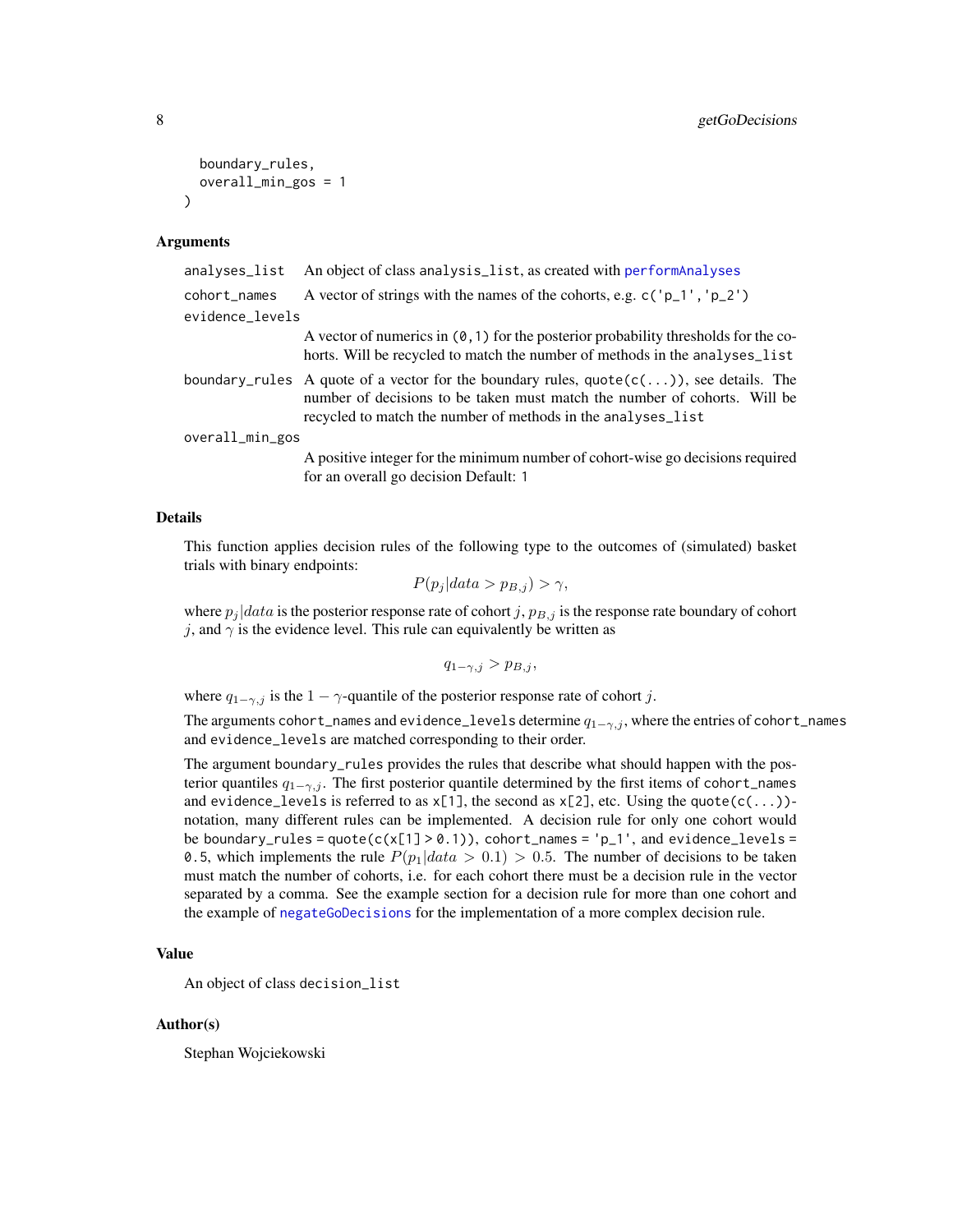# <span id="page-8-0"></span>getGoProbabilities 9

#### See Also

[performAnalyses](#page-18-1) [getGoProbabilities](#page-8-1) [negateGoDecisions](#page-17-1) [continueRecruitment](#page-2-1)

# Examples

```
scenarios_list <- simulateScenarios(
 n\_subjets\_list = list(c(10, 20, 30)),
 response_rates_list = list(c(0.1, 0.1, 0.9)),n_{\text{trials}} = 10)
analyses_list <- performAnalyses(
 scenario_list = scenarios_list,
 target_rates = rep(0.5, 3),
 n_mcmc_iterations = 100)
## Decision rule for more than one cohort
decisions_list <- getGoDecisions(
 analyses_list = analyses_list,
 cohort_names = c("p_1", "p_2", "p_3"),
 evidence\_levels = c(0.5, 0.5, 0.8),
 boundary_rules = quote(c(x[1] > 0.7, x[2] < 0.3, x[3] < 0.6)))
## Decision rule for only two of the three cohorts
decisions_list <- getGoDecisions(
 analyses_list = analyses_list,
 cohort_names = c("p_1", "p_3"),evidence_levels = c(0.5, 0.8),
 boundary_rules = quote(c(x[1] > 0.7, TRUE, x[3] < 0.6)),overall_min_gos = 2L)
## Different decision rules for each method
## This works the same way for the different evidence_levels
decisions_list <- getGoDecisions(
 analyses_list = analyses_list,
 \text{cohort\_names} = c("p_1", "p_2", "p_3"),
 evidence_levels = c(0.5, 0.5, 0.8),
 boundary_rules = list(quote(c(x[1] > 0.1, x[2] < 0.5, x[3] < 0.1)), # "berry"
                        quote(c(x[1] > 0.2, x[2] < 0.4, x[3] < 0.2)), # "exnex"
                        quote(c(x[1] > 0.3, x[2] < 0.3, x[3] < 0.3)), # "exnex_adj"
                        quote(c(x[1] > 0.4, x[2] < 0.2, x[3] < 0.4)), # "pooled"
                        quote(c(x[1] > 0.5, x[2] < 0.1, x[3] < 0.5)))) # "stratified"
```
<span id="page-8-1"></span>getGoProbabilities *getGoProbabilities*

#### **Description**

Calculates the Go probabilities for given decisions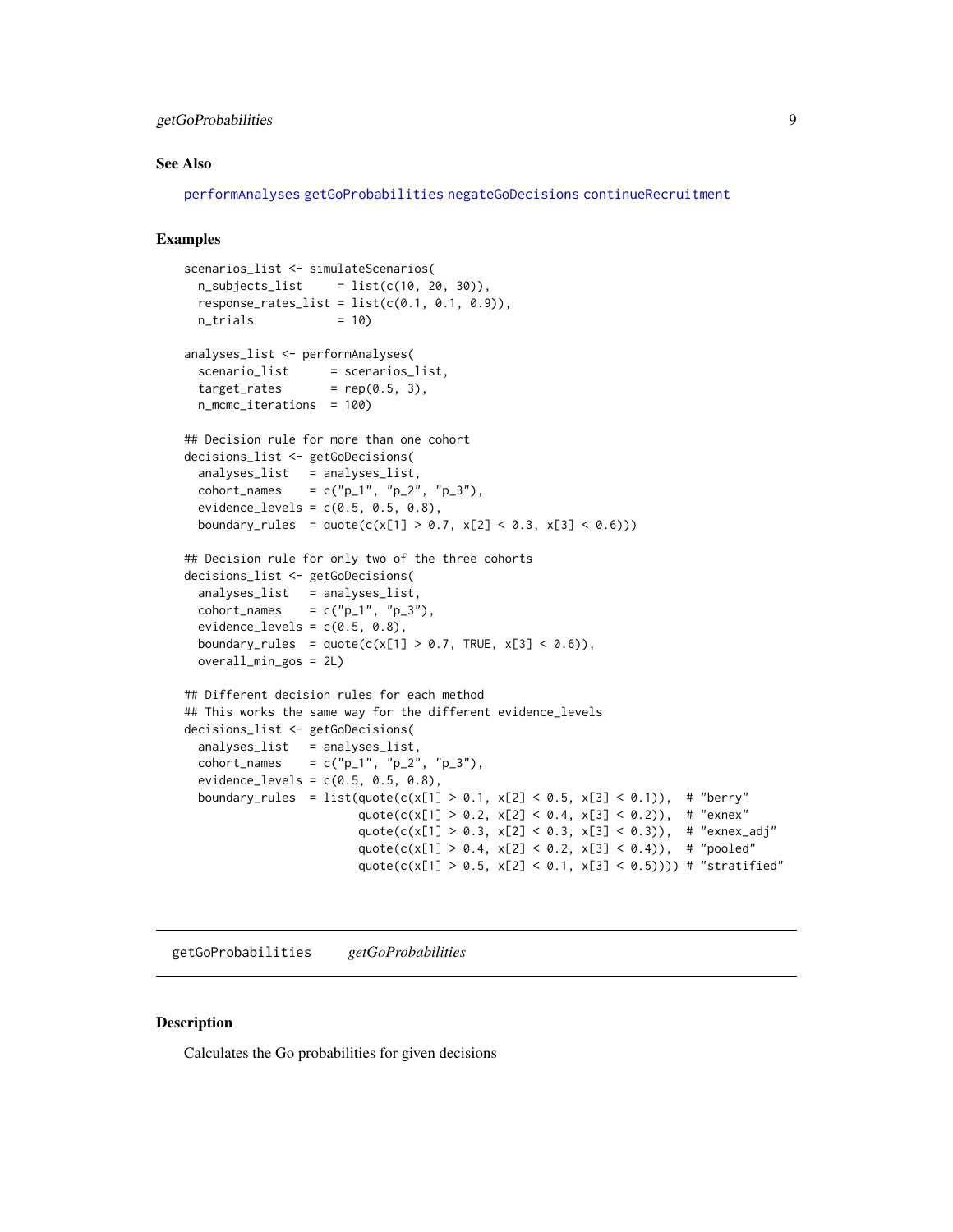#### <span id="page-9-0"></span>Usage

getGoProbabilities(go\_decisions\_list, nogo\_decisions\_list = NULL)

#### Arguments

go\_decisions\_list An object of class decision\_list, as returned by [getGoDecisions](#page-6-1) nogo\_decisions\_list An object of class decision\_list, as returned by [getGoDecisions](#page-6-1), Default: NULL

#### Details

If only go\_decisions\_list is provided (i.e. nogo\_decisions\_list is NULL), only Go probabilities will be calculated. If both go\_decisions\_list and nogo\_decisions\_list are provided, Go, Consider, and NoGo probabilities will be calculated.

# Value

A list of matrices of Go (and Consider and NoGo) probabilities

#### Author(s)

Stephan Wojciekowski

#### See Also

[getGoDecisions](#page-6-1)

```
scenarios_list <- simulateScenarios(
 n\_subjects\_list = list(c(10, 20)),response_{rates\_list} = list(rep(0.9, 2)),n_{\text{trials}} = 10)
analyses_list <- performAnalyses(
  scenario_list = scenarios_list,
  target_rates = rep(0.5, 2),n_mcmc_iterations = 100)
go_decisions_list <- getGoDecisions(
  analyses_list = analyses_list,
  cohort_names = c("p_1", "p_2"),evidence\_levels = c(0.5, 0.8),boundary_rules = quote(c(x[1] > 0.8, x[2] > 0.6)))nogo_decisions_list <- getGoDecisions(
  analyses_list = analyses_list,
  cohort_names = c("p_1", "p_2"),evidence\_levels = c(0.5, 0.8),
```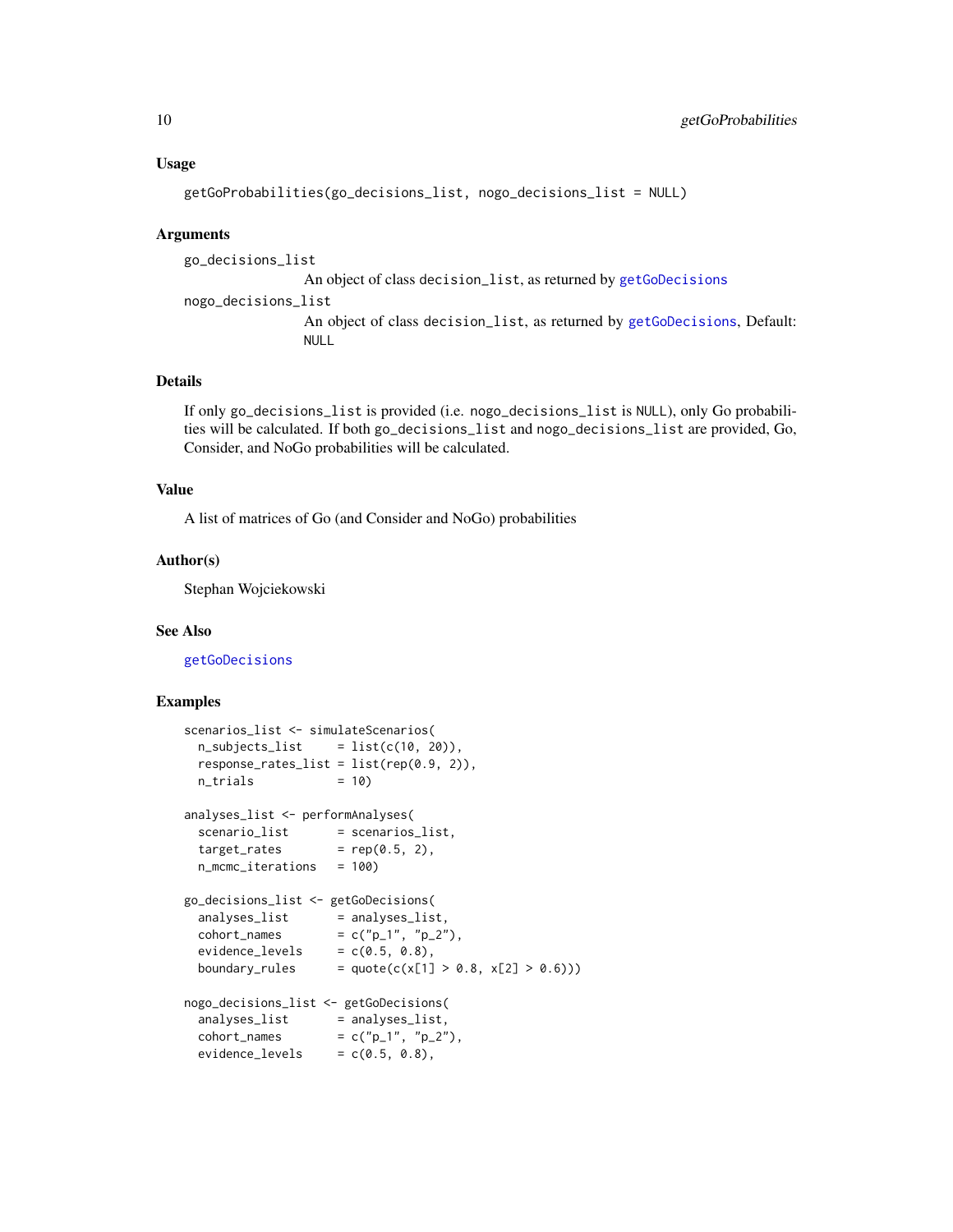#### <span id="page-10-0"></span>getMuVar 11

```
boundary_rules = quote(c(x[1] < 0.5, x[2] < 0.3)))getGoProbabilities(go_decisions_list)
getGoProbabilities(go_decisions_list, nogo_decisions_list)
```
<span id="page-10-1"></span>getMuVar *getMuVar*

# Description

This function returns the variance of  $\mu$  that is worth a certain number of subjects for the distribution of the response rates.

#### Usage

```
getMuVar(response_rate, tau_scale, n_worth = 1)
```
#### Arguments

|           | response_rate A numeric for the response rate                                                                                                                      |
|-----------|--------------------------------------------------------------------------------------------------------------------------------------------------------------------|
| tau_scale | A numeric for the scale parameter of the Half-normal distribution of $\tau$                                                                                        |
| n worth   | An integer for the number of subjects the variance of $\mu$ should be worth with<br>regard to the variability of the distribution of the response rate, Default: 1 |

#### Details

Calculates the variance mu\_var in

 $logit(p) = \theta N(\mu, \tau), \mu N(mu_mean, mu_v ar), \tau \, HN(tau_scale),$ 

for n\_worth number of observations, as in Neuenschwander et al. (2016).

#### Value

Returns a numeric for the variance of  $\mu$ 

# Author(s)

Stephan Wojciekowski

#### References

Neuenschwander, Beat, et al. "Robust exchangeability designs for early phase clinical trials with multiple strata." *Pharmaceutical statistics* 15.2 (2016): 123-134.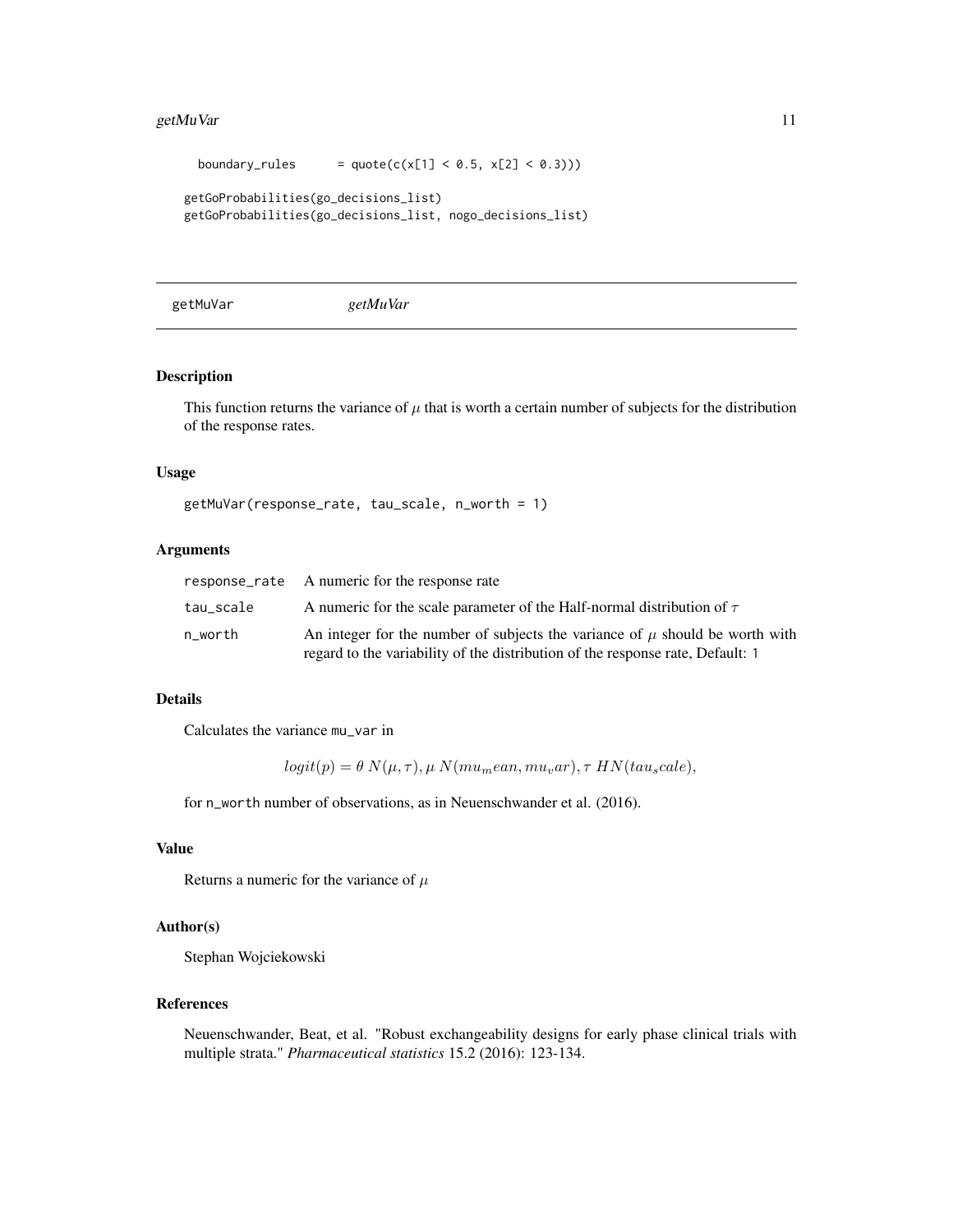# <span id="page-11-0"></span>Examples

```
getMuVar(response_rate = 0.3,
       tau\_scale = 1)
getMuVar(response_rate = 0.3,
       tau\_scale = 1,
       n_worth = 2)
```
<span id="page-11-1"></span>getPriorParameters *getPriorParameters*

#### Description

This function provides default prior parameters for the analysis methods that can be used in [performAnalyses](#page-18-1).

#### Usage

```
getPriorParameters(
 method_names,
  target_rates,
  n_worth = 1,
  tau\_scale = 1,
  w_j = 0.5)
```
# Arguments

| method_names | A vector of strings for the names of the methods to be used. Available methods:<br>c("berry","exnex","exnex_adj","pooled","stratified")     |
|--------------|---------------------------------------------------------------------------------------------------------------------------------------------|
| target_rates | A vector of numerics in $(0, 1)$ for the target rate of each cohort                                                                         |
| n_worth      | An integer for the number of subjects the variability of the prior should reflect<br>response rate scale, Default: 1                        |
| tau_scale    | A numeric for the scale parameter of the Half-normal distribution of $\tau$ in the<br>methods "berry", "exnex", and "exnex_adj", Default: 1 |
| w_i          | A numeric in $(0, 1)$ for the weight of the Ex component in the methods "exnex"<br>and "exnex_adj", Default: 0.5                            |

# Details

Regarding the default prior parameters for "berry", "exnex", and "exnex\_adj":

• "berry": The mean of  $\mu$  is set to 0. Its variance is calculated as proposed in "Robust exchangeability designs for early phase clinical trials with multiple strata" (Neuenschwander et al. (2016)) with regard to n\_worth. The scale parameter of  $\tau$  is set to tau\_scale.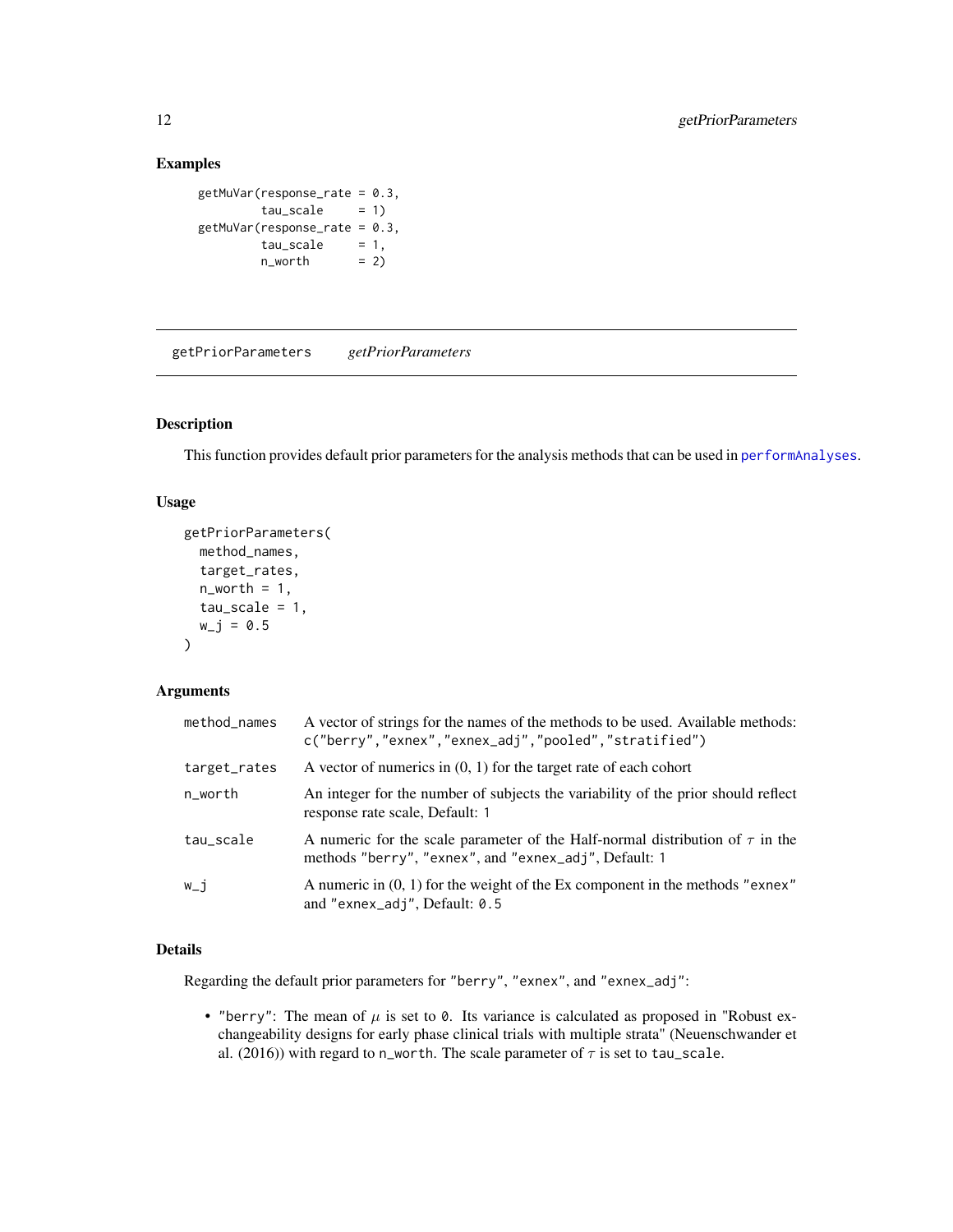#### <span id="page-12-0"></span>getPriorParameters 13

- "exnex": The weight of the Ex component is set to w\_j. For the Ex component: The target rate that results in the greatest variance is determined. The mean of  $\mu$  is set to that target rate. The variance of  $\mu$  is calculated as proposed in "Robust exchangeability designs for early phase clinical trials with multiple strata" (Neuenschwander et al. (2016)) with regard to n\_worth. The scale parameter of  $\tau$  is set to tau\_scale. For the Nex components: The means of  $\mu_j$  are set to the respective target rates. The variances of  $\tau_j$  are calculated as proposed in "Robust" exchangeability designs for early phase clinical trials with multiple strata" (Neuenschwander et al. (2016)) with regard to n\_worth, see also [getMuVar](#page-10-1).
- "exnex\_adj": The weight of the Ex component is set to w\_j. For the Ex component: The target rate that results in the greatest variance is determined. The mean of  $\mu$  is set to 0. The variance of  $\mu$  is calculated as proposed in "Robust exchangeability designs for early phase clinical trials with multiple strata" (Neuenschwander et al. (2016)) with regard to n\_worth, see also [getMuVar](#page-10-1). The scale parameter of  $\tau$  is set to tau\_scale. For the Nex components: The means of  $\mu_i$  are set to the 0. The variances of  $\tau_i$  are calculated as proposed in "Robust" exchangeability designs for early phase clinical trials with multiple strata" (Neuenschwander et al. (2016)) with regard to n\_worth, see also [getMuVar](#page-10-1).
- "pooled": The target rate that results in the greatest variance is determined. The scale parameter  $\alpha$  is set to that target rate times n\_worth. The scale parameter  $\beta$  is set to 1 - that target rate times n\_worth.
- "stratified": The scale parameters  $\alpha_j$  are set to target\_rates \* n\_worth. The scale parameters  $\beta_j$  are set to (1 -target\_rates) \* n\_worth.

#### Value

A list with prior parameters of class prior\_parameters\_list

#### Author(s)

Stephan Wojciekowski

#### References

Berry, Scott M., et al. "Bayesian hierarchical modeling of patient subpopulations: efficient designs of phase II oncology clinical trials." *Clinical Trials* 10.5 (2013): 720-734.

Neuenschwander, Beat, et al. "Robust exchangeability designs for early phase clinical trials with multiple strata." *Pharmaceutical statistics* 15.2 (2016): 123-134.

#### See Also

[performAnalyses](#page-18-1) [setPriorParametersBerry](#page-24-1) [setPriorParametersExNex](#page-25-1) [setPriorParametersExNexAdj](#page-26-1) [setPriorParametersPooled](#page-27-1) [setPriorParametersStratified](#page-28-1) [combinePriorParameters](#page-1-1) [getMuVar](#page-10-1)

```
prior_parameters_list <- getPriorParameters(
 method_names = c("berry", "exnex", "exnex_adj", "pooled", "stratified"),
  target_{rates} = c(0.1, 0.2, 0.3)
```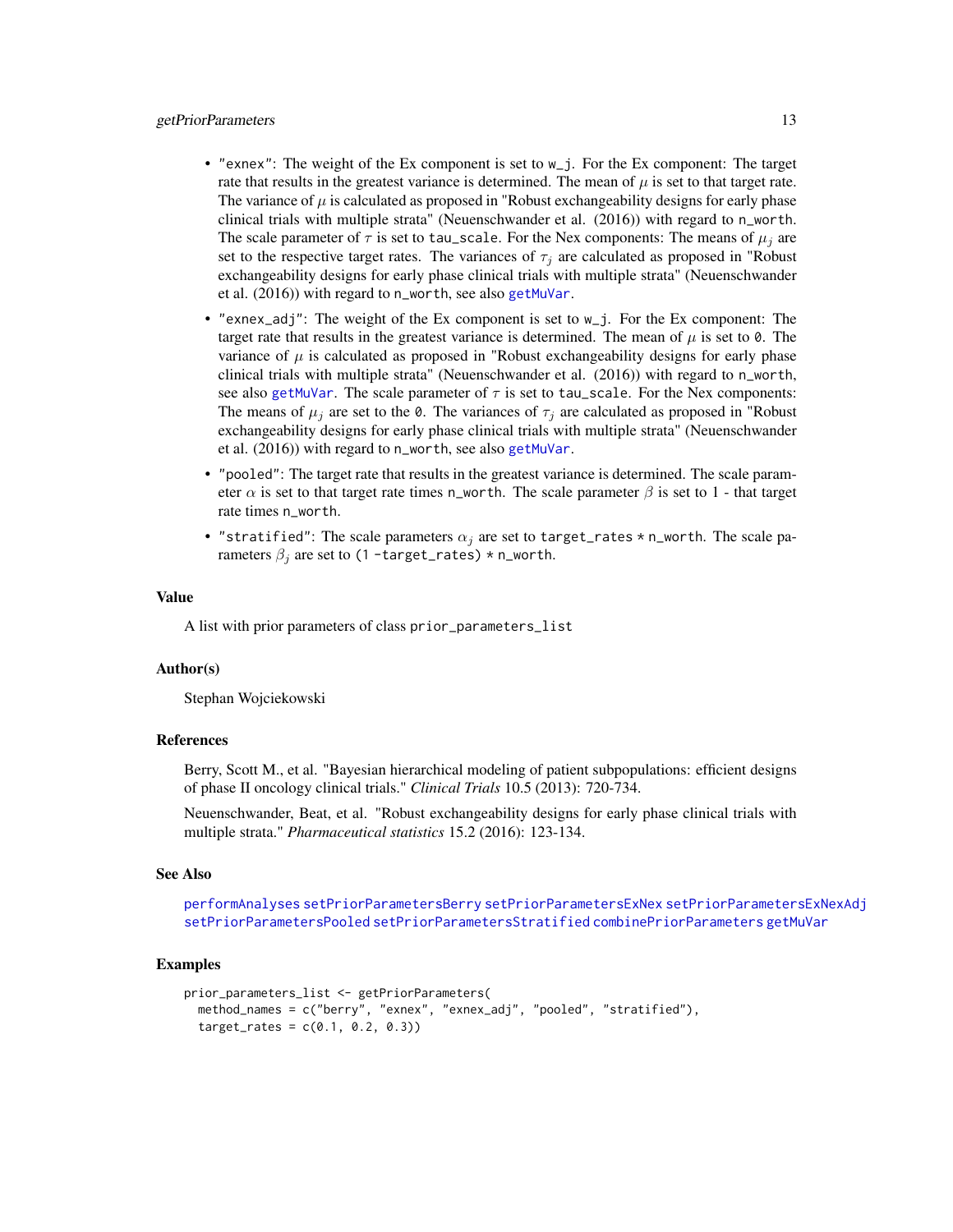<span id="page-13-0"></span>invLogit *invLogit*

# Description

This function returns the inverse logit of the input argument.

# Usage

invLogit(theta)

# Arguments

theta A numeric

# Details

This function is an alias for 'stats::binomial()\$linkinv'

# Value

Inverse logit of theta

# Author(s)

Stephan Wojciekowski

# See Also

[family](#page-0-0)

# Examples

invLogit(logit(0.3)) invLogit(c(-Inf, 0, Inf))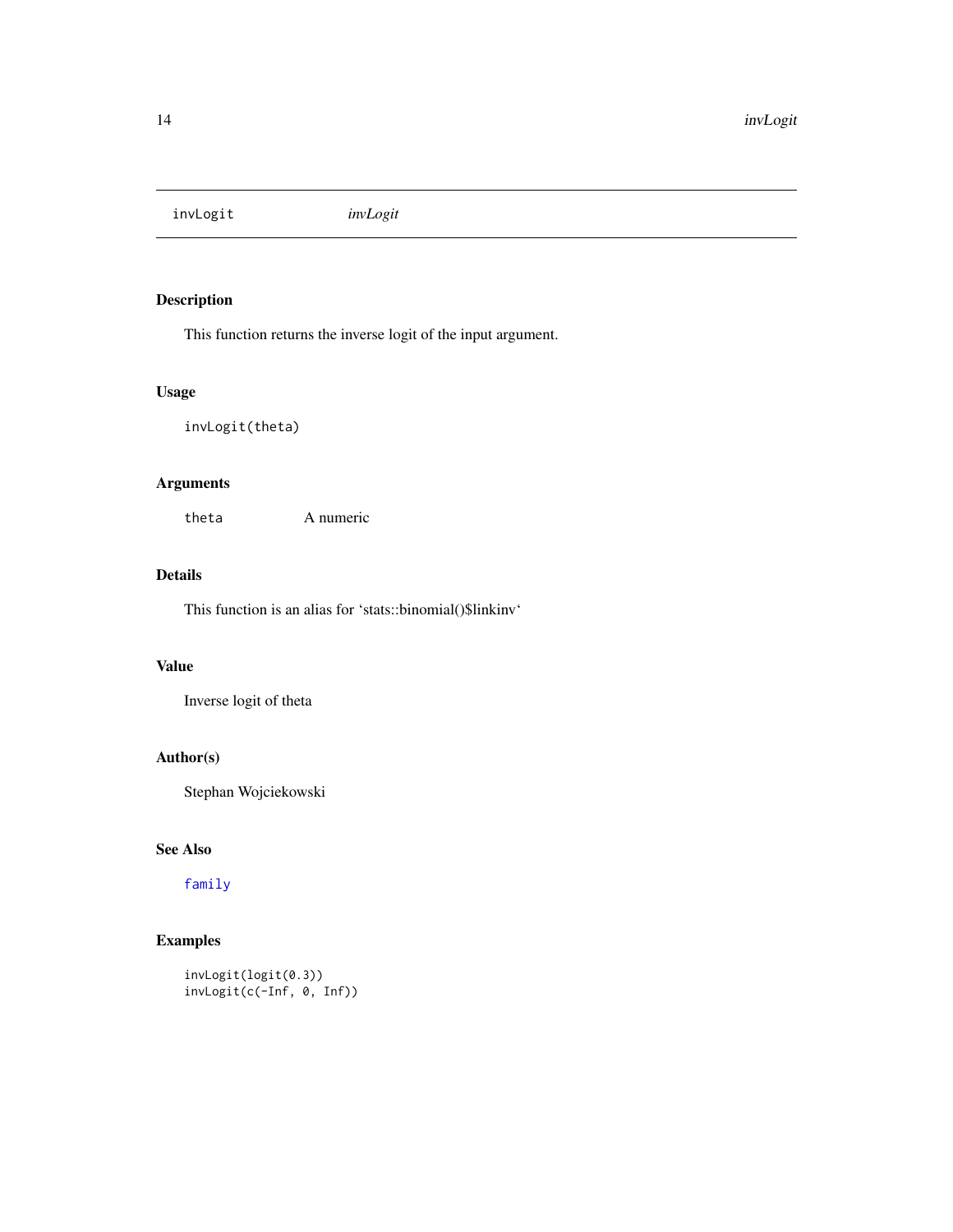<span id="page-14-1"></span><span id="page-14-0"></span>loadAnalyses *loadAnalyses*

### Description

This function loads an analysis performed with [performAnalyses](#page-18-1)

#### Usage

```
loadAnalyses(
  scenario_numbers,
  analysis_numbers = rep(1, length(scenario_numbers)),
  load_path = tempdir()
\mathcal{L}
```
# Arguments

| scenario_numbers |                                                                                                            |
|------------------|------------------------------------------------------------------------------------------------------------|
|                  | A (vector of) positive integer(s) for the scenario number(s)                                               |
| analysis_numbers |                                                                                                            |
|                  | A (vector of) positive integer(s) for the analysis number(s), Default: $rep(1, length(scenario\_numbers))$ |
| load_path        | A string providing a path where the scenarios are being stored, Default: tempfile                          |

# Value

Returns an object of class analysis\_list

# Author(s)

Stephan Wojciekowski

#### See Also

[performAnalyses](#page-18-1) [saveAnalyses](#page-21-1) [tempfile](#page-0-0)

```
trial_data <- createTrial(
 n\_subjects = c(10, 20, 30),n_{responders} = c(1, 2, 3)analysis_list <- performAnalyses(
 scenario_list = trial_data,
 target_rates = rep(0.5, 3),n_mcmc_iterations = 100)
save_info <- saveAnalyses(analysis_list)
analysis_list <- loadAnalyses(scenario_numbers = save_info$scenario_numbers,
```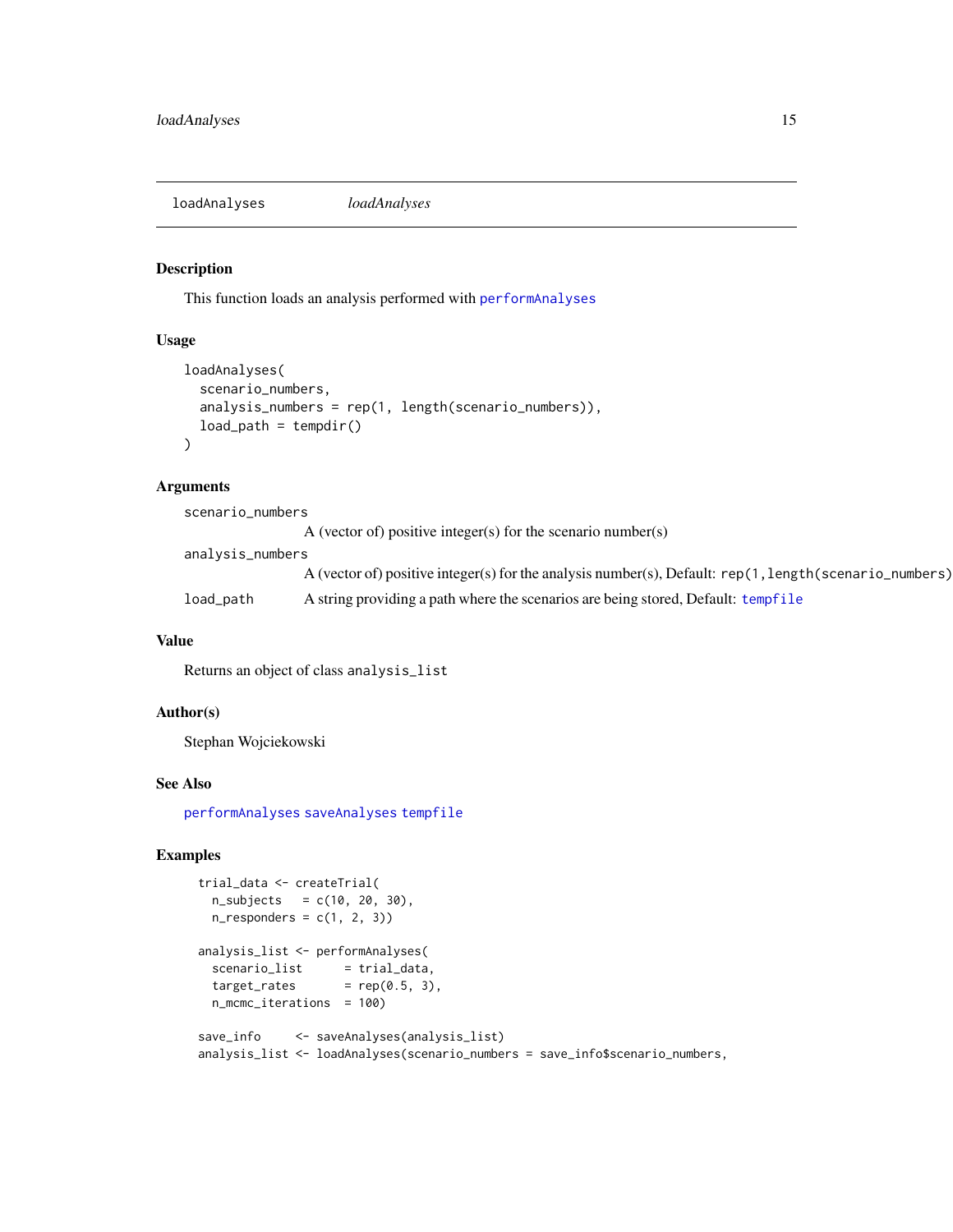#### <span id="page-15-0"></span>16 loadScenarios de la completa de la completa de la completa de la completa de la completa de la completa de la completa de la completa de la completa de la completa de la completa de la completa de la completa de la comp

```
analysis_numbers = save_info$analysis_numbers,
load_path = save_info$path)
```
<span id="page-15-1"></span>loadScenarios *loadScenarios*

### Description

This function loads scenarios saved with [saveScenarios](#page-22-1)

#### Usage

```
loadScenarios(scenario_numbers, load_path = tempdir())
```
# Arguments

scenario\_numbers

A vector of integers naming the scenario to be loaded

load\_path A string for the directory where the scenarios are being stored, Default: [tempfile](#page-0-0)

# Value

Returns an object of class scenario\_list

#### Author(s)

Stephan Wojciekowski

#### See Also

[simulateScenarios](#page-29-1) [saveScenarios](#page-22-1) [tempfile](#page-0-0)

```
scenarios_list <- simulateScenarios(
 n\_subjets\_list = list(c(10, 20, 30)),
 response_rates_list = list(rep(0.9, 3)),
 n_{\text{trials}} = 10)
save_info <- saveScenarios(scenarios_list)
scenarios_list <- loadScenarios(scenario_numbers = save_info$scenario_numbers,
                              load_path = save_info$path)
```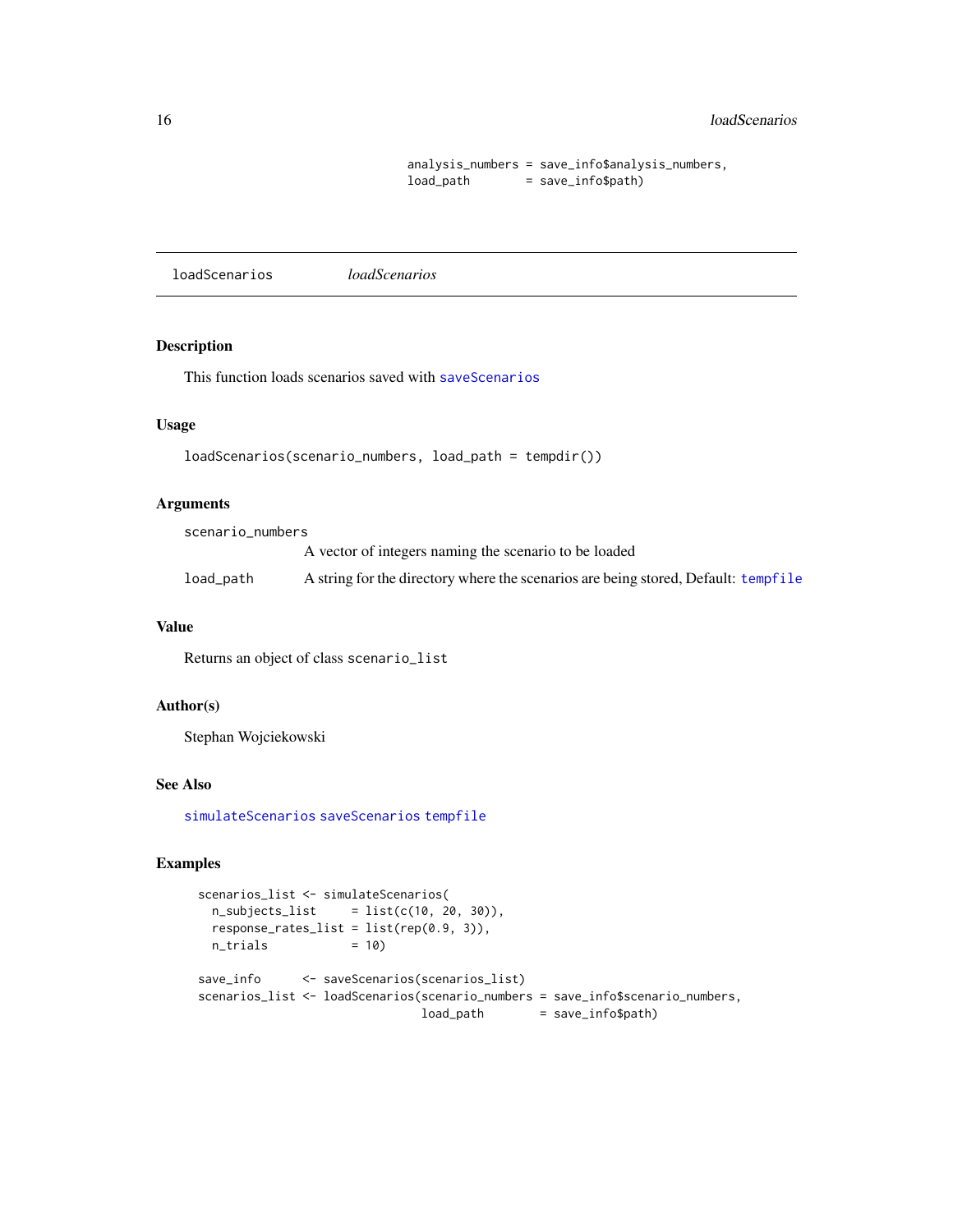<span id="page-16-0"></span>logit *logit*

# Description

This function returns the logit of the input argument.

# Usage

logit(p)

# Arguments

 $p$  A numeric in  $(0, 1)$ 

# Details

This function is an alias for 'stats::binomial()\$linkfun'

# Value

logit of p

# Author(s)

Stephan Wojciekowski

# See Also

[family](#page-0-0)

# Examples

logit(invLogit(0.3)) logit(c(0, 0.5, 1))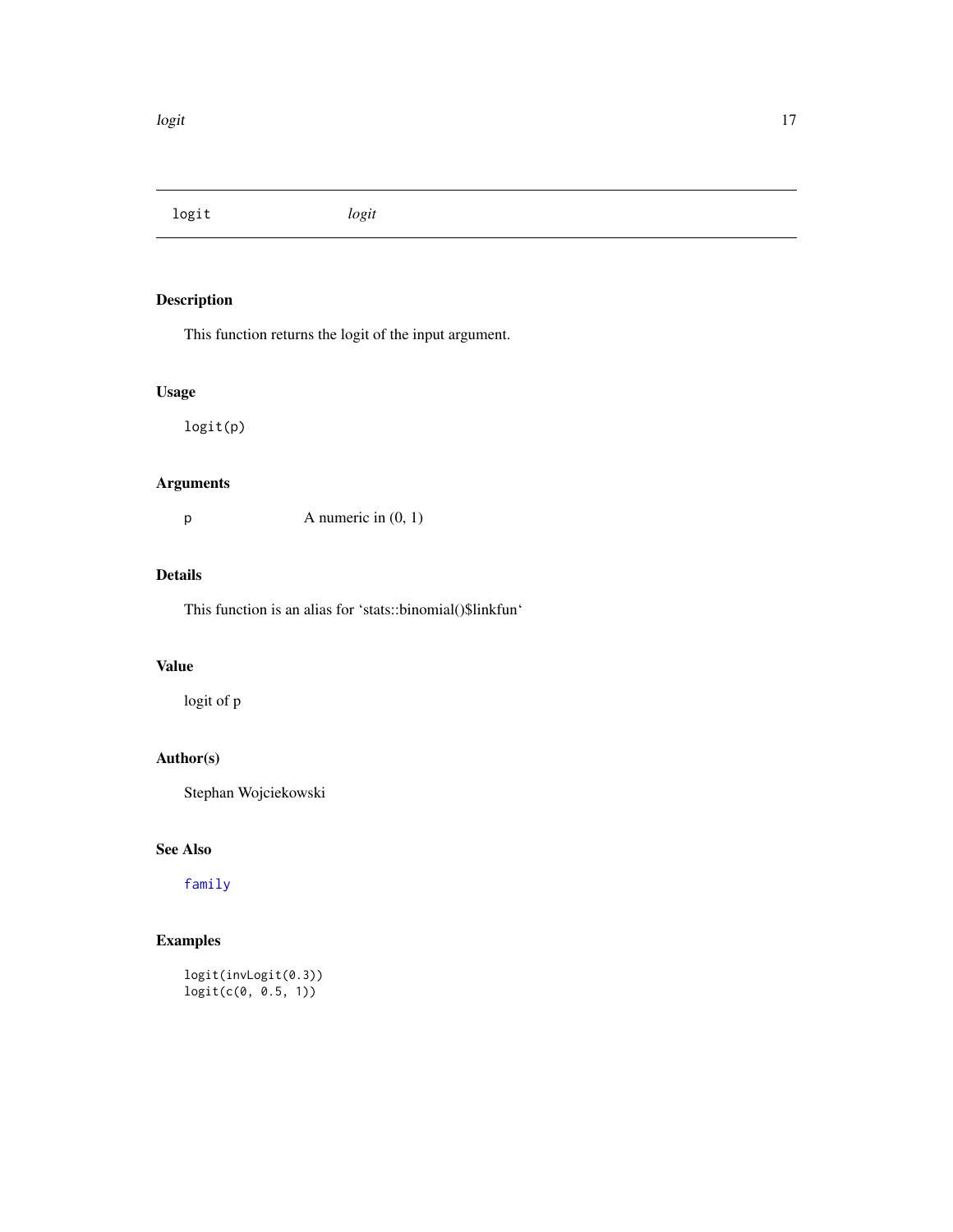<span id="page-17-1"></span><span id="page-17-0"></span>negateGoDecisions *negateGoDecisions*

#### **Description**

Negates the go decisions derived with [getGoDecisions](#page-6-1).

#### Usage

```
negateGoDecisions(go_decisions_list, overall_min_nogos = "all")
```
#### Arguments

go\_decisions\_list

An object of class decision\_list, as returned by [getGoDecisions](#page-6-1)

overall\_min\_nogos

Either a non-negative integer or the string all for the minimum number of cohort-level NoGo decisions required for an overall NoGo decision, Default: all

### Details

This function is intended for implementing decision rules with a consider zone as e.g. proposed in "Bayesian design of proof-of-concept trials" by Fisch et al. (2015). This approach involves two criteria, Significance and Relevance.

- Significance: high evidence that the treatment effect is greater than some smaller value (e.g. treatment effect under H0)
- Relevance: moderate evidence that the treatment effect is greater than some larger value (e.g. treatment effect under a certain alternative)

The decision for a cohort is then taken as follows:

- Go decision: Significance and Relevance
- Consider decision: either Significance, or Relevance, but not both
- NoGo decision: no Significance and no Relevance

In the example below, the following criteria for are implemented for each of the three cohorts:

- Significance:  $P(p_j > 0.4) > 0.95$
- Relevance:  $P(p_i > 0.8) > 0.5$

#### Value

A list of NoGo decisions of class decision\_list

#### Author(s)

Stephan Wojciekowski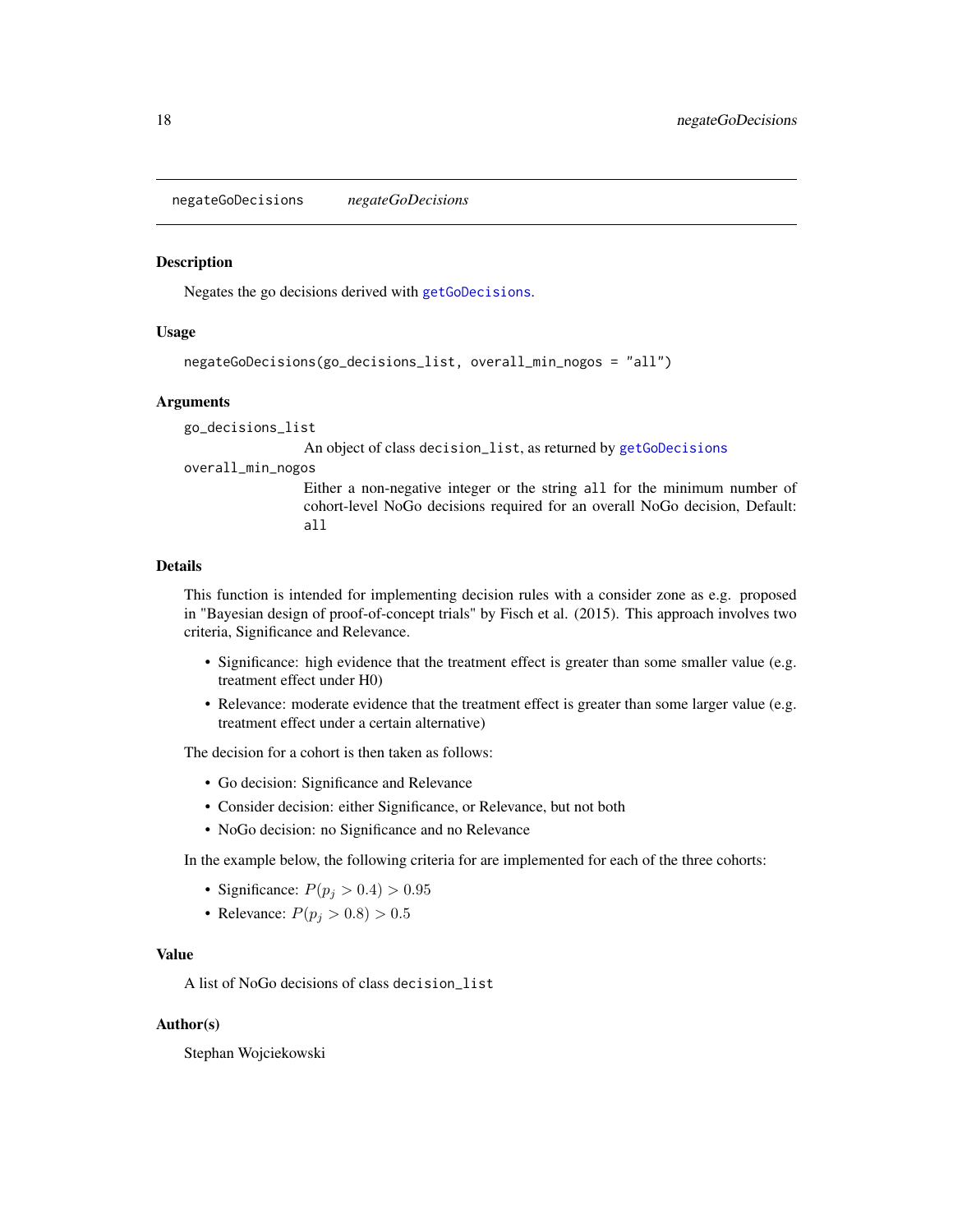# <span id="page-18-0"></span>performAnalyses 19

#### References

Fisch, Roland, et al. "Bayesian design of proof-of-concept trials." *Therapeutic innovation & regulatory science* 49.1 (2015): 155-162.

#### See Also

[getGoDecisions](#page-6-1)

#### Examples

```
scenarios_list <- simulateScenarios(
 n\_subjets\_list = list(c(10, 20, 30)),
 response_rates_list = list(rep(0.9, 3)),
 n_{\text{trials}} = 10)
analysis_list <- performAnalyses(
 scenario_list = scenarios_list,
 target_rates = rep(0.5, 3),
 n_mcmc_iterations = 100)
go_decisions_list <- getGoDecisions(
 analyses_list = analysis_list,
  cohort_names = c("p_1", "p_2", "p_3","p_1", "p_2", "p_3"),
 evidence_levels = c(0.5, 0.5, 0.5,0.95, 0.95, 0.95),
 boundary_rules = quote(c(x[1] > 0.8 \& x[4] > 0.4,x[2] > 0.8 & x[5] > 0.4,
                           x[3] > 0.8 & x[6] > 0.4))
nogo_decisions <- negateGoDecisions(getGoDecisions(
 analyses_list = analysis_list,
  cohort_names = c("p_1", "p_2", "p_3","p_1", "p_2", "p_3"),
 evidence_levels = c(0.5, 0.5, 0.5,0.95, 0.95, 0.95),
 boundary_rules = quote(c(x[1] > 0.8 | x[4] > 0.4,x[2] > 0.8 \mid x[5] > 0.4,
                           x[3] > 0.8 | x[6] > 0.4))getGoProbabilities(go_decisions_list, nogo_decisions)
```
<span id="page-18-1"></span>performAnalyses *performAnalyses*

#### Description

This function performs the analysis of simulated or observed trial data with the specified methods and returns the quantiles of the posterior response rates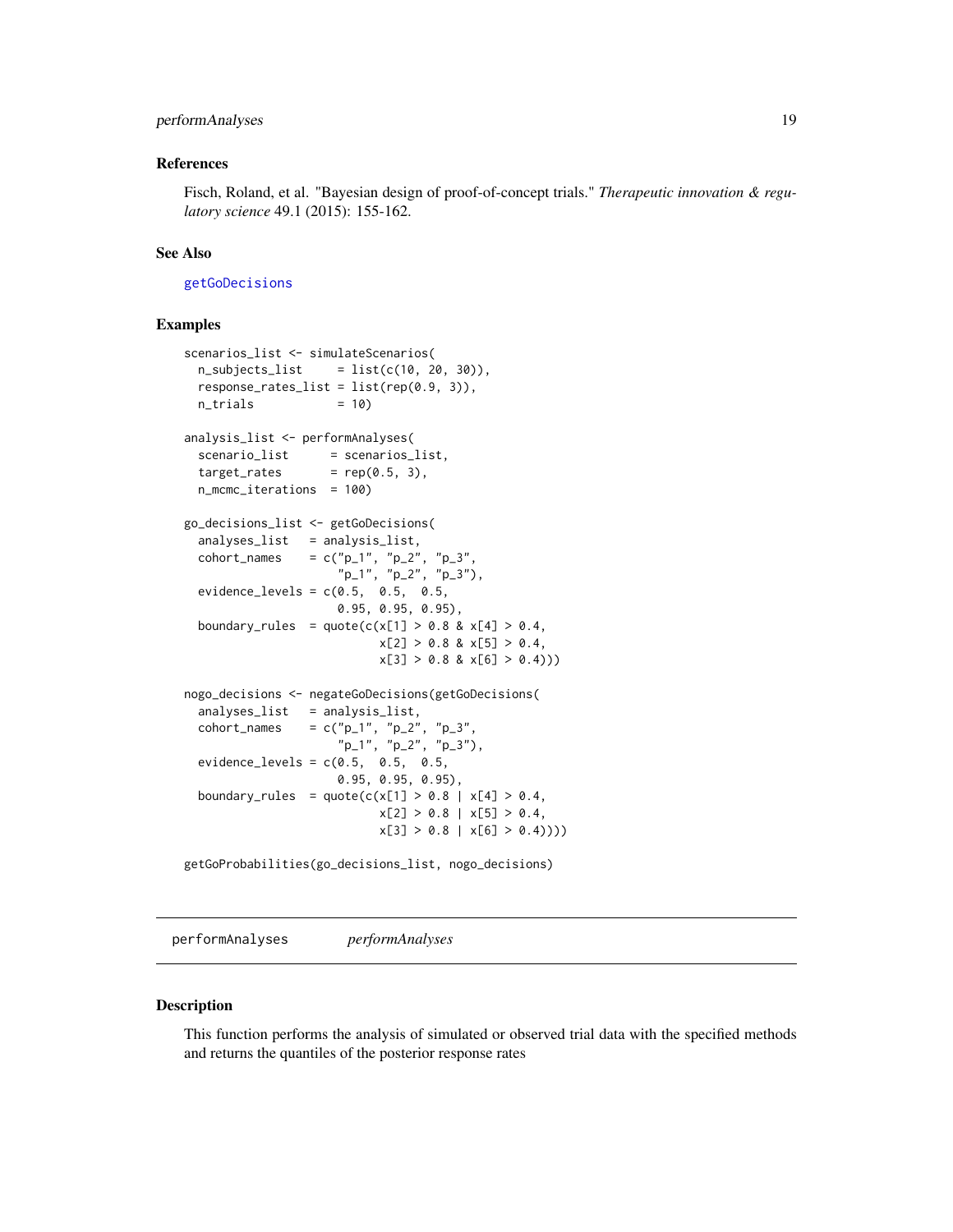# Usage

```
performAnalyses(
  scenario_list,
  evidence_levels = c(0.025, 0.05, 0.5, 0.8, 0.9, 0.95, 0.975),
 method_names = c("berry", "exnex", "exnex_adj", "pooled", "stratified"),
  target_rates = NULL,
 prior_parameters_list = NULL,
  calc_differences = NULL,
 n_mcmc_iterations = 10000,
 n\_cores = 1,seed = 1,
 verbose = TRUE
\mathcal{L}
```
# Arguments

| scenario_list         | An object of class scenario_list, as e.g. created with simulateScenarios                                                                                                                                                                                                                                                                                                                                    |  |
|-----------------------|-------------------------------------------------------------------------------------------------------------------------------------------------------------------------------------------------------------------------------------------------------------------------------------------------------------------------------------------------------------------------------------------------------------|--|
| evidence_levels       |                                                                                                                                                                                                                                                                                                                                                                                                             |  |
|                       | A vector of numerics in $(0, 1)$ for the 1-evidence_levels-quantiles of the pos-<br>terior response rates to be saved. Default: c(0.025,0.05,0.5,0.8,0.9,0.95,0.975)                                                                                                                                                                                                                                        |  |
| method_names          | A vector of strings for the names of the methods to be used. Must be one of the<br>default values, Default: c("berry", "exnex", "exnex_adj", "pooled", "stratified")                                                                                                                                                                                                                                        |  |
| target_rates          | A vector of numerics in $(0, 1)$ for the target rates of each cohort, Default: NULL                                                                                                                                                                                                                                                                                                                         |  |
| prior_parameters_list |                                                                                                                                                                                                                                                                                                                                                                                                             |  |
|                       | An object of class prior_parameters_list, as e.g. created with getPriorParameters                                                                                                                                                                                                                                                                                                                           |  |
| calc_differences      |                                                                                                                                                                                                                                                                                                                                                                                                             |  |
|                       | A matrix of positive integers with 2 columns. For each row the differences will<br>be calculated. Also a vector of positive integers can be provided for a single<br>difference. The integers are the numbers for the cohorts to be subtracted from<br>one another. E.g. providing c(2,1) calculates the difference between cohort 2<br>and cohort 1. If NULL, no subtractions are performed, Default: NULL |  |
| n_mcmc_iterations     |                                                                                                                                                                                                                                                                                                                                                                                                             |  |
|                       | A positive integer for the number of MCMC iterations, see Details, Default:<br>10000. If n_mcmc_iterations is present in . GlobalEnv and missing (n_mcmc_iterations),<br>the globally available value will be used.                                                                                                                                                                                         |  |
| n_cores               | Argument is deprecated and does nothing as of version 0.9.3. A positive integer<br>for the number of cores for the parallelization, Default: 1                                                                                                                                                                                                                                                              |  |
| seed                  | Argument is deprecated and does nothing as of version 0.9.3. A numeric for the<br>random seed, Default: 1                                                                                                                                                                                                                                                                                                   |  |
| verbose               | A logical indicating whether messages should be printed, Default: TRUE                                                                                                                                                                                                                                                                                                                                      |  |
|                       |                                                                                                                                                                                                                                                                                                                                                                                                             |  |

# Details

This function applies the following analysis models to (simulated) scenarios of class scenario\_list:

• Bayesian hierarchical model (BHM) proposed by Berry et al. (2013): "berry"

<span id="page-19-0"></span>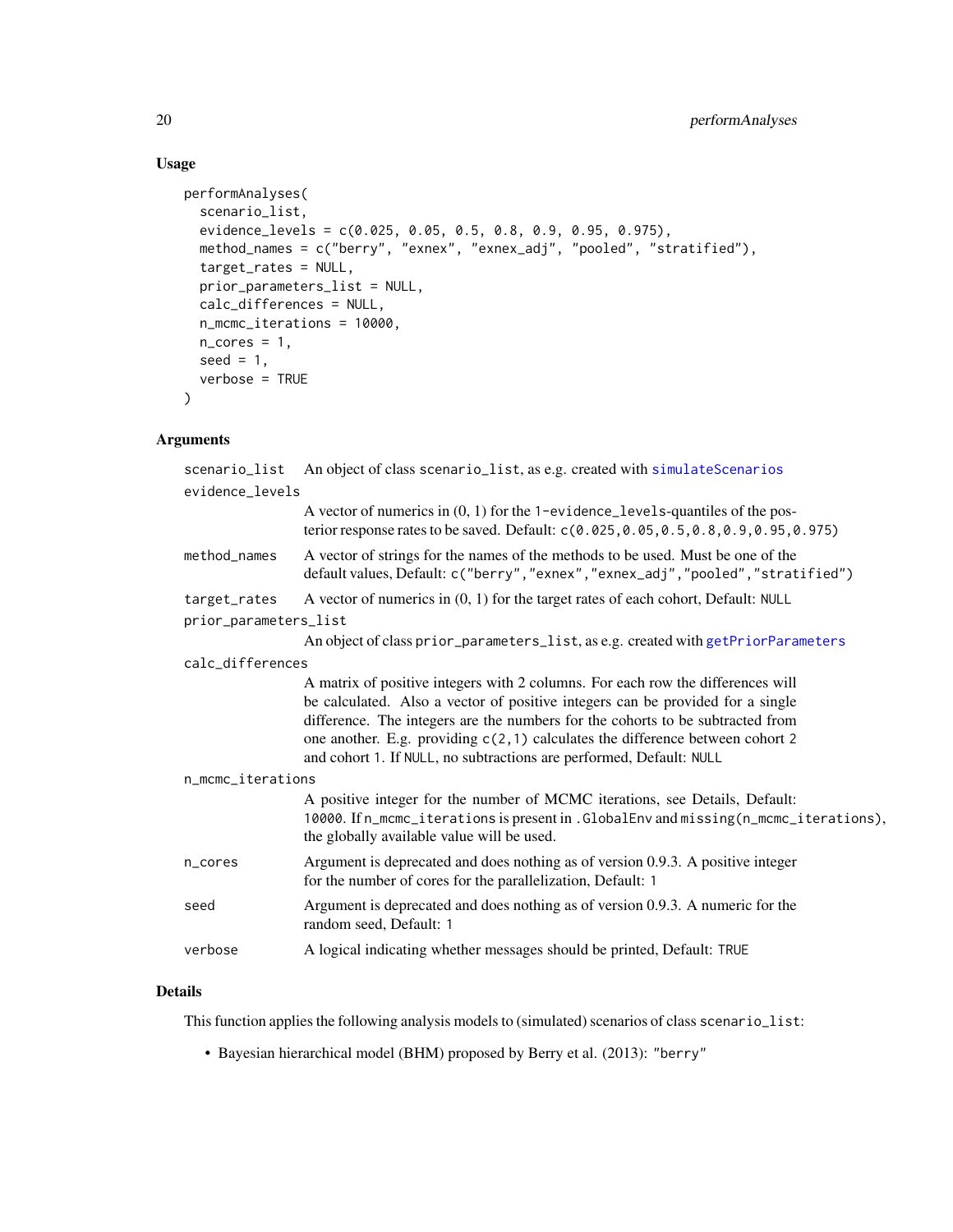#### <span id="page-20-0"></span>performAnalyses 21

- BHM proposed by Neuenschwander et al. (2016): "exnex"
- BHM that combines above approaches: "exnex\_adj"
- Pooled beta-binomial approach: "pooled"
- Stratified beta-binomial approach: "stratified"

The posterior distributions of the BHMs are approximated with Markov chain Monte Carlo (MCMC) methods implemented in JAGS. Two independent chains are used with each n\_mcmc\_iterations number of MCMC iterations. The first floor (n\_mcmc\_iterations / 3) number of iterations are discarded as burn-in period. No thinning is applied.

Note that the value for n\_mcmc\_iterations required for a good approximation of the posterior distributions depends on the analysis model, the investigated scenarios, and the use case. The default value might be a good compromise between run-time and approximation for the estimation of decision probabilities, but it should definitively be increased for the analysis of a single trial's outcome.

The analysis models will only be applied to the unique trial realizations across all simulated scenarios. The models can be applied in parallel by registering a parallel backend for the 'foreach' framework, e.g. with doFuture::registerDoFuture() and future::plan(future::multisession). The parallelization is nested, so that the resources of a HPC environment can be used efficiently. For more on this topic, kindly see the respective vignette. The tasks that are to be performed in parallel are chunked according to the number of workers determined with foreach::getDoParWorkers().

The JAGS code for the BHM "exnex" was taken from Neuenschwander et al. (2016). The JAGS code for the BHM "exnex\_adj" is based on the JAGS code for "exnex".

#### Value

An object of class analysis\_list.

#### Author(s)

Stephan Wojciekowski

#### References

Berry, Scott M., et al. "Bayesian hierarchical modeling of patient subpopulations: efficient designs of phase II oncology clinical trials." *Clinical Trials* 10.5 (2013): 720-734.

Neuenschwander, Beat, et al. "Robust exchangeability designs for early phase clinical trials with multiple strata." *Pharmaceutical statistics* 15.2 (2016): 123-134.

Plummer, Martyn. "JAGS: A program for analysis of Bayesian graphical models using Gibbs sampling." *Proceedings of the 3rd international workshop on distributed statistical computing.* Vol. 124. No. 125.10. 2003.

#### See Also

[simulateScenarios](#page-29-1) [createTrial](#page-4-1) [getPriorParameters](#page-11-1)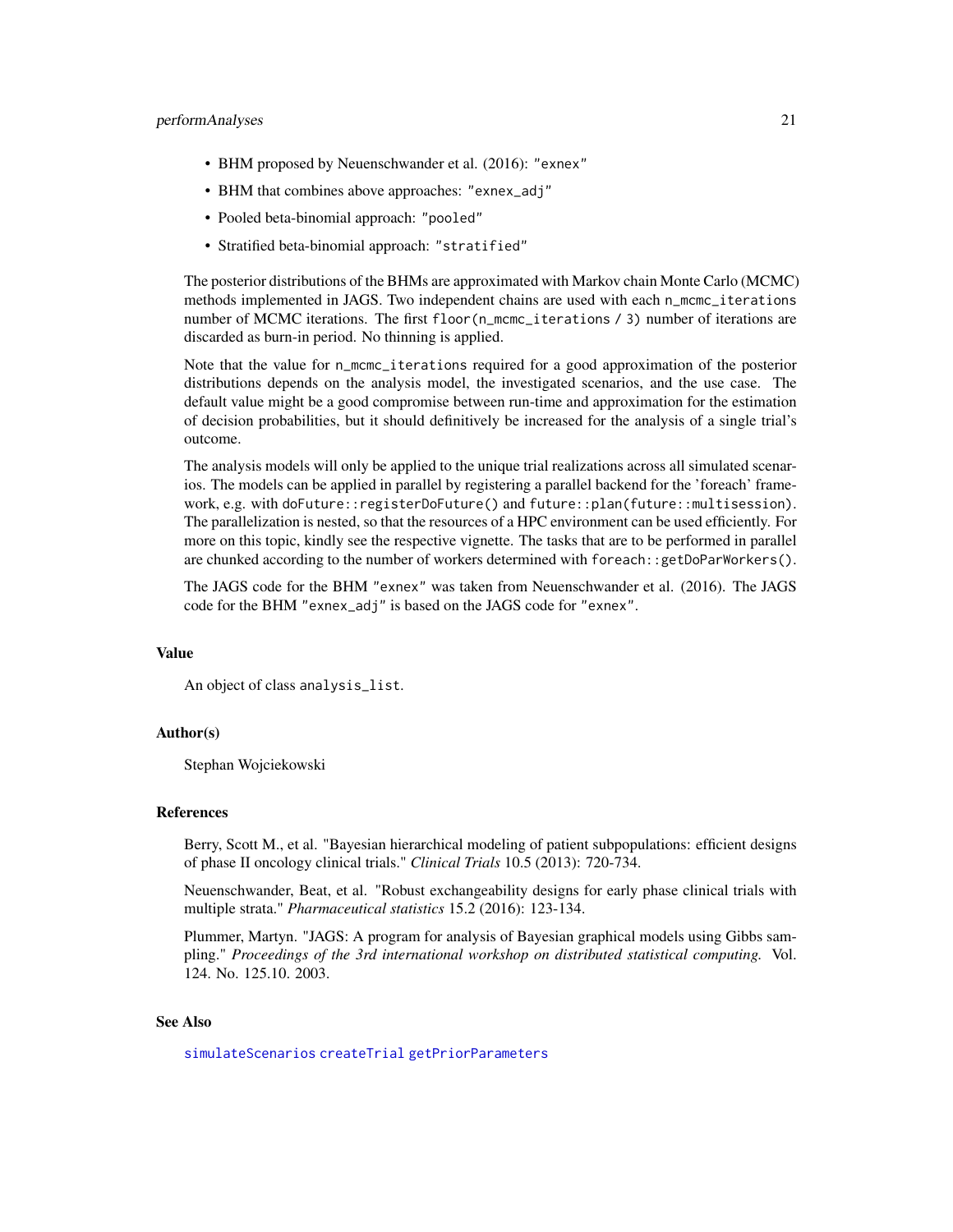# <span id="page-21-0"></span>Examples

```
trial_data <- createTrial(
 n\_subjects = c(10, 20, 30),n_{responders} = c(1, 2, 3)analysis_list <- performAnalyses(
 scenario_list = trial_data,
 target_rates = rep(0.5, 3),calc\_differences = matrix(c(3, 2, 1, 1), ncol = 2),n_mcmc_iterations = 100)
```
<span id="page-21-1"></span>saveAnalyses *saveAnalyses*

# Description

This function saves an object of class analysis\_list

#### Usage

```
saveAnalyses(analyses_list, save_path = tempdir(), analysis_numbers = NULL)
```
# Arguments

analyses\_list An object of class analysis\_list, as created with [performAnalyses](#page-18-1) save\_path A string for the path where the scenarios are being stored, Default: [tempfile](#page-0-0) analysis\_numbers A positive integer naming the analysis number. If NULL, the function will look

for the number of saved analyses of the scenario in the directory and add 1, Default: NULL

# Value

A named list of length 3 of vectors with scenario and analysis numbers and the save\_path

#### Author(s)

Stephan Wojciekowski

#### See Also

[performAnalyses](#page-18-1) [loadAnalyses](#page-14-1) [tempfile](#page-0-0)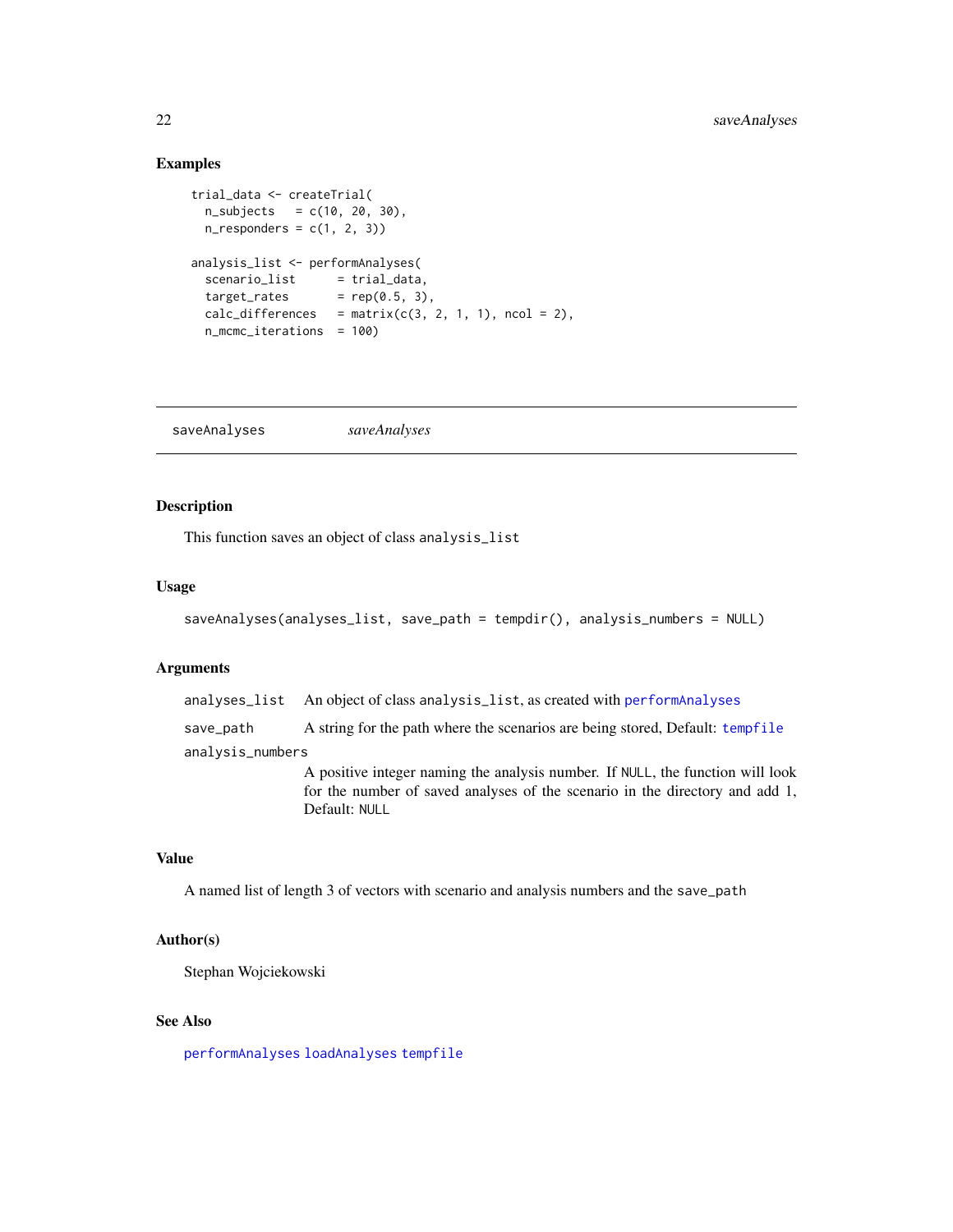# <span id="page-22-0"></span>saveScenarios 23

# Examples

```
trial_data <- createTrial(
 n\_subjects = c(10, 20, 30),n_responders = c(1, 2, 3)analysis_list <- performAnalyses(
 scenario_list = trial_data,
 target\_rates = rep(0.5, 3),
 n_mcmc_iterations = 100)
save_info <- saveAnalyses(analysis_list)
analysis_list <- loadAnalyses(scenario_numbers = save_info$scenario_numbers,
                            analysis_numbers = save_info$analysis_numbers,
                            load_path = save_info$path)
```
<span id="page-22-1"></span>saveScenarios *saveScenarios*

#### Description

Saves the scenario data in a newly created or existing directory

# Usage

```
saveScenarios(scenario_list, save_path = tempdir())
```
# Arguments

|           | scenario_list An object of class scenario_list, e.g. created with simulateScenarios() |
|-----------|---------------------------------------------------------------------------------------|
| save_path | A string providing the path for the directory in which the directory of the sce-      |
|           | nario should be created. Default: tempfile                                            |

# Value

A named list of length 2 with the scenario numbers and the save\_path

# Author(s)

Stephan Wojciekowski

# See Also

[simulateScenarios](#page-29-1) [loadScenarios](#page-15-1) [tempfile](#page-0-0)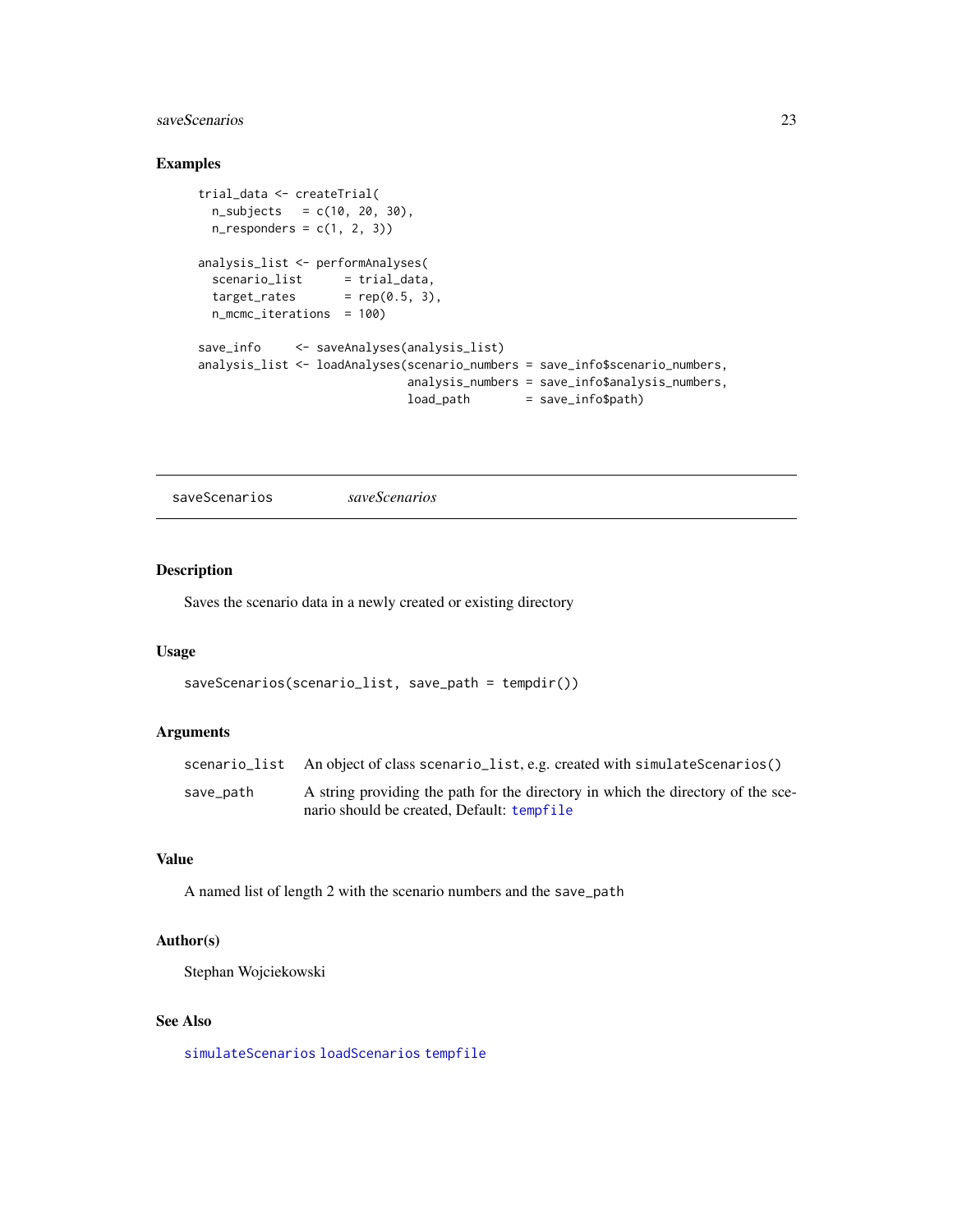# Examples

```
scenarios_list <- simulateScenarios(
 n\_subjects\_list = list(c(10, 20, 30)),response_{\text{rates}\_list} = list(rep(0.9, 3)),n_{\text{trials}} = 10)
save_info <- saveScenarios(scenarios_list)
scenarios_list <- loadScenarios(scenario_numbers = save_info$scenario_numbers,
                               load_path = save_info$path)
```
scaleRoundList *scaleRoundList*

# Description

This function applies scaling and rounding to each item of a list of numerics

# Usage

```
scaleRoundList(list, scale_param = 1, round_digits = NULL)
```
# Arguments

| list         | The list to which the scaling and rounding should be applied to.                                |
|--------------|-------------------------------------------------------------------------------------------------|
| scale_param  | A numeric for the scaling of each item of the list, Default: '1'                                |
| round_digits | An integer for the number of digits. If 'NULL', no rounding will be applied,<br>Default: 'NULL' |

# Value

A list of scaled and rounded numerics

#### Author(s)

Stephan Wojciekowski

```
some_list <- as.list(runif(5))
scaleRoundList(some_list, scale_param = 100, round_digits = 2)
scenarios_list <- simulateScenarios(
 n\_subjects\_list = list(c(10, 20, 30)),response\_rates\_list = list(c(0.1, 0.2, 0.3)),n_{\text{trials}} = 10)
analyses_list <- performAnalyses(
 scenario_list = scenarios_list,
```
<span id="page-23-0"></span>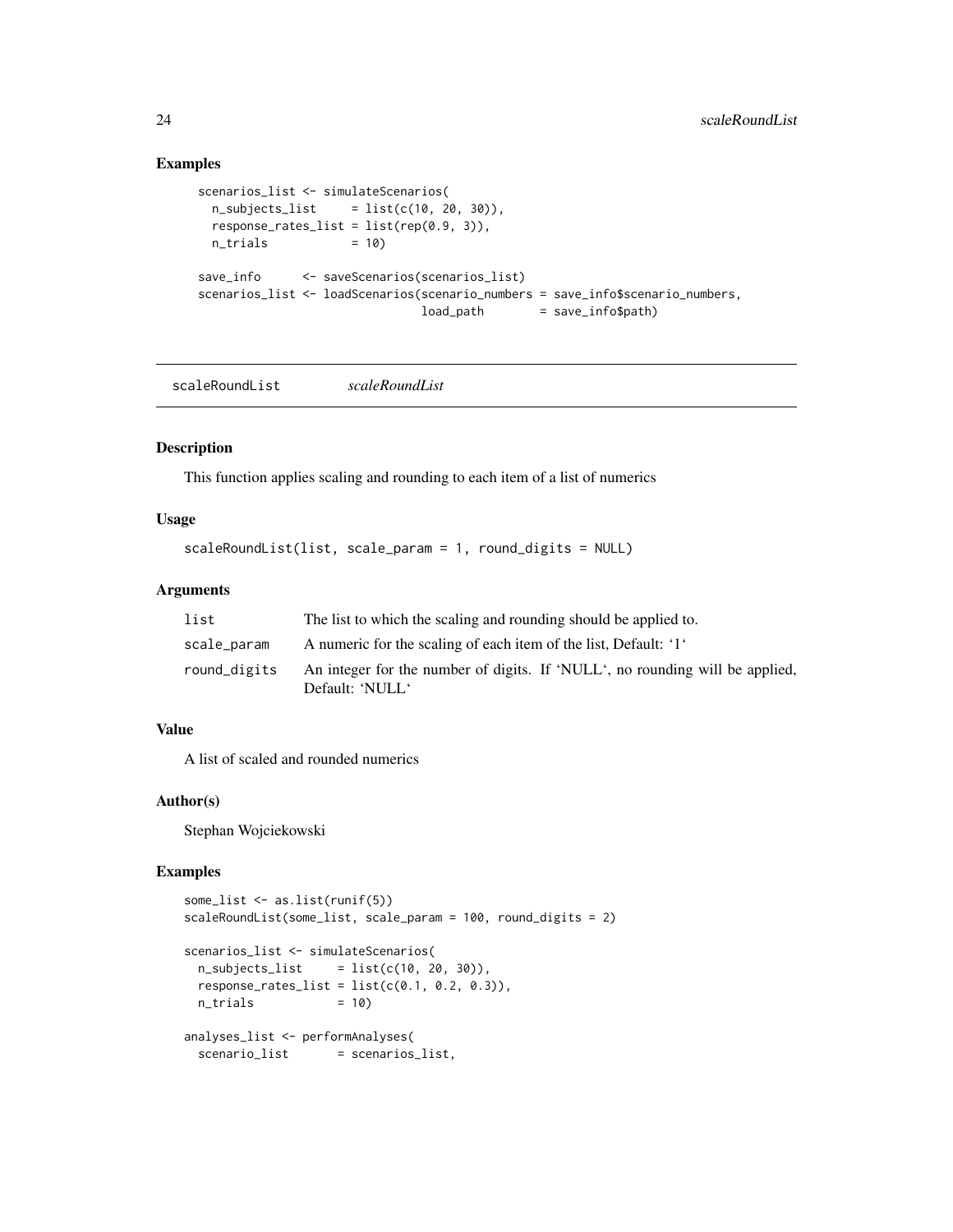# <span id="page-24-0"></span>setPriorParametersBerry 25

```
target_rates = rep(0.5, 3),
 n_mcmc_iterations = 100)
scaleRoundList(
 list = getEstimates(analyses_list),
 scale_param = 100,
 round_digits = 2)
```
<span id="page-24-1"></span>setPriorParametersBerry

*setPriorParametersBerry*

#### Description

This function sets prior parameters for the analysis method "berry" for use in [performAnalyses](#page-18-1).

#### Usage

setPriorParametersBerry(mu\_mean, mu\_sd, tau\_scale)

#### Arguments

| mu_mean   | A numeric for the mean of $\mu$                        |
|-----------|--------------------------------------------------------|
| mu_sd     | A positive numeric for the standard deviation of $\mu$ |
| tau_scale | A positive numeric for the scale parameter of $\tau$   |

#### Details

This function sets the prior parameters for the method proposed by Berry et al. (2013). Note that the implemented distribution of  $\tau$  is half-normal.

#### Value

A list with prior parameters of class prior\_parameters\_list

#### Author(s)

Stephan Wojciekowski

# References

Berry, Scott M., et al. "Bayesian hierarchical modeling of patient subpopulations: efficient designs of phase II oncology clinical trials." *Clinical Trials* 10.5 (2013): 720-734.

# See Also

[performAnalyses](#page-18-1) [getPriorParameters](#page-11-1) [combinePriorParameters](#page-1-1) [setPriorParametersExNex](#page-25-1) [setPriorParametersExNexAdj](#page-26-1) [setPriorParametersPooled](#page-27-1) [setPriorParametersStratified](#page-28-1) [getMuVar](#page-10-1)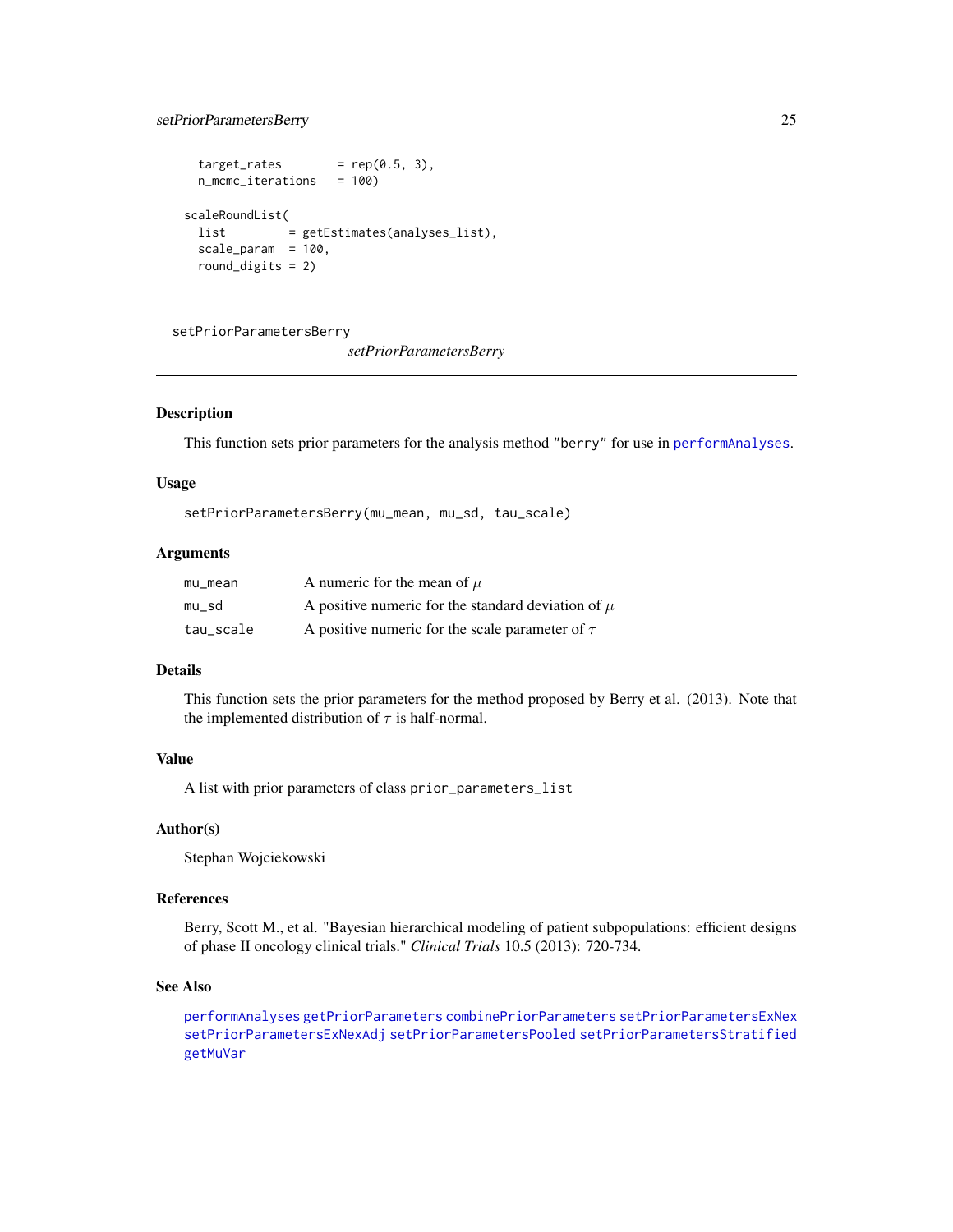#### Examples

prior\_parameters\_berry <- setPriorParametersBerry(0, 1, 2)

<span id="page-25-1"></span>setPriorParametersExNex

*setPriorParametersExNex*

# Description

This function sets prior parameters for the analysis method "exnex" for use in [performAnalyses](#page-18-1).

#### Usage

```
setPriorParametersExNex(mu_mean, mu_sd, tau_scale, mu_j, tau_j, w_j)
```
# Arguments

| mu_mean   | A numeric for the mean of $\mu$                                    |
|-----------|--------------------------------------------------------------------|
| mu_sd     | A positive numeric for the standard deviation of $\mu$             |
| tau_scale | A positive numeric for the scale parameter of $\tau$               |
| $mu_i$    | A vector of numerics for the means $\mu_i$                         |
| $tau_j$   | A vector of positive numerics for the standard deviations $\tau_i$ |
| $W_i$ j   | A numeric in $(0, 1)$ for the weight of the Ex component           |

# Details

This function sets the prior parameters for the method proposed by Neuenschwander et al. (2016).

#### Value

A list with prior parameters of class prior\_parameters\_list

#### Author(s)

Stephan Wojciekowski

# References

Neuenschwander, Beat, et al. "Robust exchangeability designs for early phase clinical trials with multiple strata." *Pharmaceutical statistics* 15.2 (2016): 123-134.

#### See Also

[performAnalyses](#page-18-1) [getPriorParameters](#page-11-1) [combinePriorParameters](#page-1-1) [setPriorParametersBerry](#page-24-1) [setPriorParametersExNexAdj](#page-26-1) [setPriorParametersPooled](#page-27-1) [setPriorParametersStratified](#page-28-1) [getMuVar](#page-10-1)

<span id="page-25-0"></span>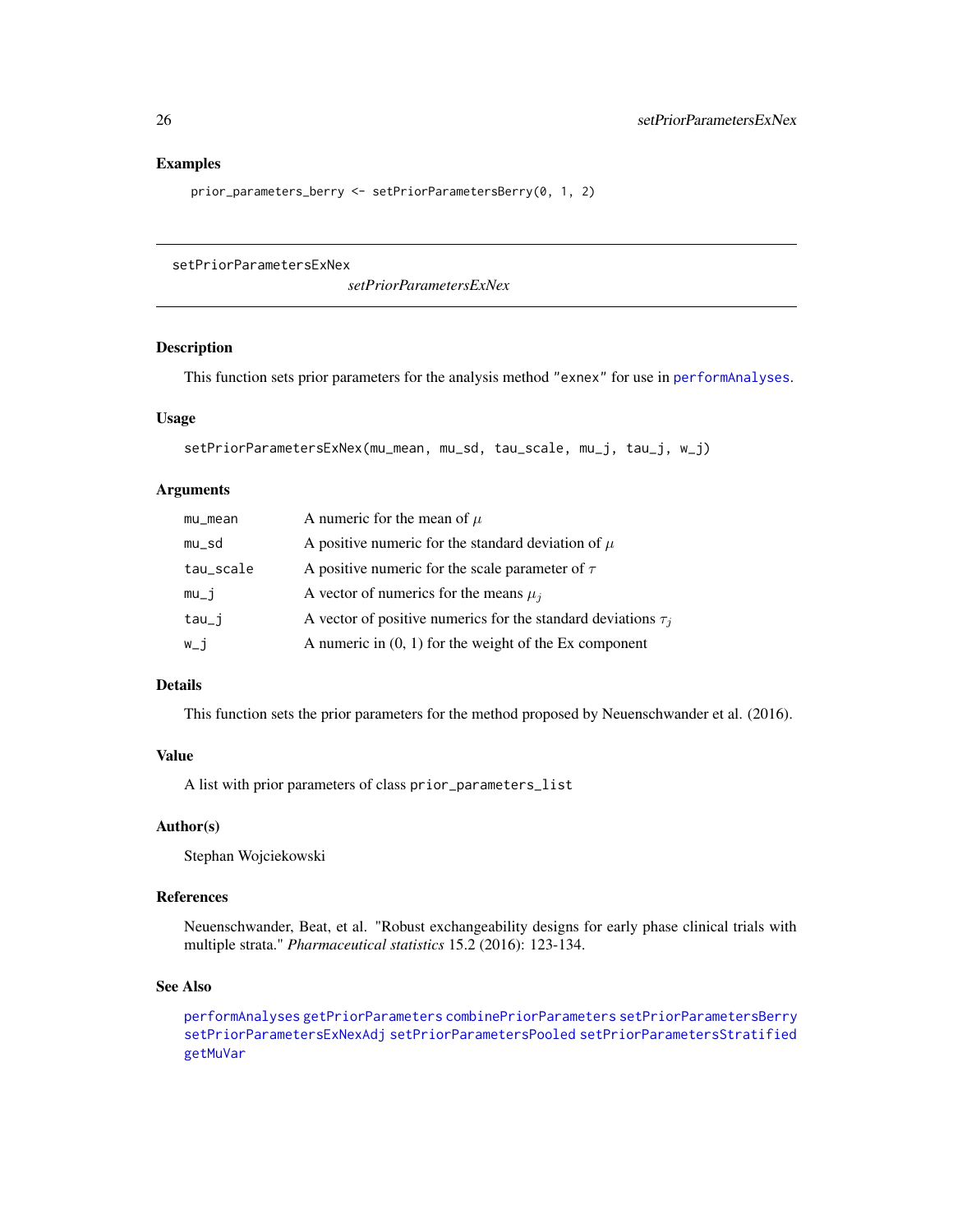#### <span id="page-26-0"></span>Examples

```
prior_parameters_exnex <- setPriorParametersExNex(0, 1, 2, c(4, 5), c(6, 7), 0.8)
```

```
setPriorParametersExNexAdj
```
*setPriorParametersExNexAdj*

# Description

This function sets prior parameters for the analysis method "exnex\_adj" for use in [performAnalyses](#page-18-1).

# Usage

```
setPriorParametersExNexAdj(mu_mean, mu_sd, tau_scale, mu_j, tau_j, w_j)
```
#### Arguments

| mu_mean   | A numeric for the mean of $\mu$                                    |
|-----------|--------------------------------------------------------------------|
| mu_sd     | A positive numeric for the standard deviation of $\mu$             |
| tau_scale | A positive numeric for the scale parameter of $\tau$               |
| $mu_j$    | A vector of numerics for the means $\mu_i$                         |
| tau_j     | A vector of positive numerics for the standard deviations $\tau_i$ |
| $W_i$ j   | A numeric in $(0, 1)$ for the weight of the Ex component           |

#### Details

This function sets the prior parameters for the method ExNex Adjusted, which combines the approach proposed by Neuenschwander et al. (2016) and the approach proposed by Berry et al. (2013).

# Value

A list with prior parameters of class prior\_parameters\_list

#### Author(s)

Stephan Wojciekowski

# See Also

[performAnalyses](#page-18-1) [getPriorParameters](#page-11-1) [combinePriorParameters](#page-1-1) [setPriorParametersBerry](#page-24-1) [setPriorParametersExNex](#page-25-1) [setPriorParametersPooled](#page-27-1) [setPriorParametersStratified](#page-28-1) [getMuVar](#page-10-1)

```
prior_parameters_exnex_adj <- setPriorParametersExNexAdj(0, 1, 2, c(4, 5), c(6, 7), 0.8)
```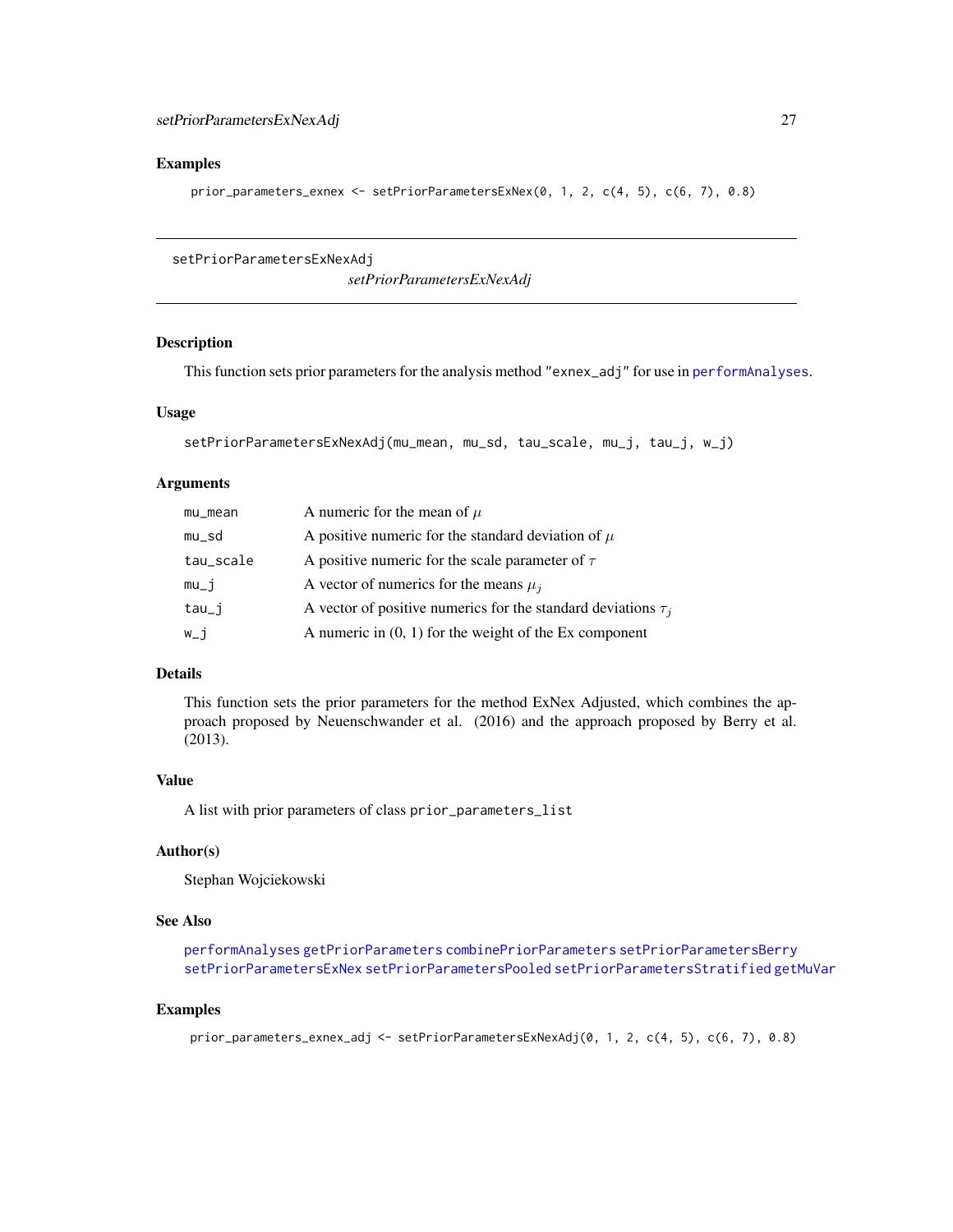<span id="page-27-1"></span><span id="page-27-0"></span>setPriorParametersPooled

*setPriorParametersPooled*

# Description

This function sets prior parameters for the analysis method "pooled" for use in [performAnalyses](#page-18-1).

#### Usage

setPriorParametersPooled(a, b)

# Arguments

| a | A positive numeric for $\alpha$ |
|---|---------------------------------|
| b | A positive numeric for $\beta$  |

#### Details

The method "pooled" is a beta-binomial model that pools all cohorts. The prior parameters are the scale parameters of the beta prior distribution.

# Value

A list with prior parameters of class prior\_parameters\_list

# Author(s)

Stephan Wojciekowski

# See Also

[performAnalyses](#page-18-1) [getPriorParameters](#page-11-1) [combinePriorParameters](#page-1-1) [setPriorParametersBerry](#page-24-1) [setPriorParametersExNex](#page-25-1) [setPriorParametersExNexAdj](#page-26-1) [setPriorParametersStratified](#page-28-1) [getMuVar](#page-10-1)

### Examples

prior\_parameters\_pooled <- setPriorParametersPooled(1, 2)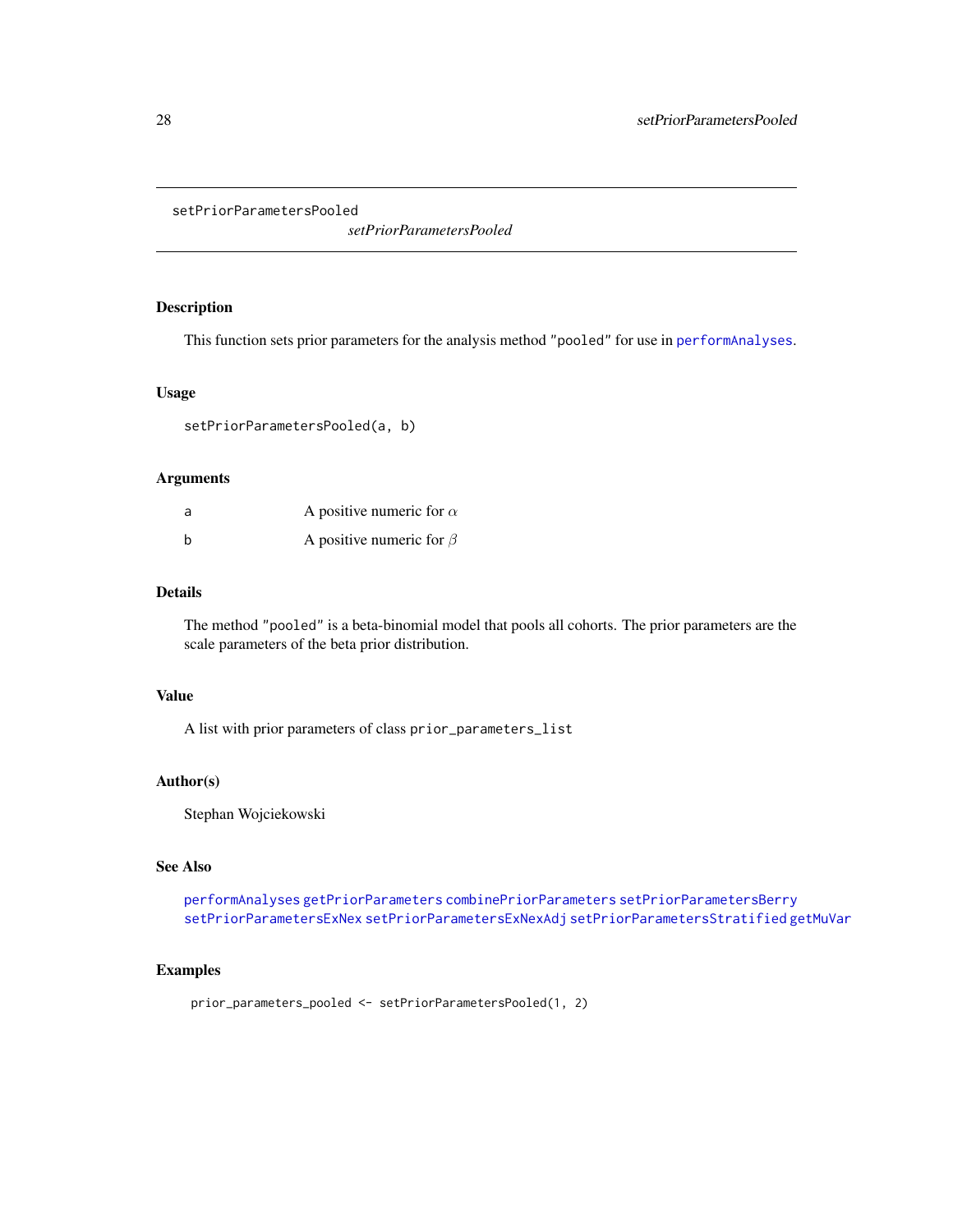<span id="page-28-1"></span><span id="page-28-0"></span>setPriorParametersStratified

*setPriorParametersStratified*

# Description

This function sets prior parameters for the analysis method "stratified" for use in [performAnalyses](#page-18-1).

# Usage

```
setPriorParametersStratified(a_j, b_j)
```
# Arguments

| a_i | A vector of positive numerics for $\alpha$ |  |
|-----|--------------------------------------------|--|
| b_i | A vector of positive numerics for $\beta$  |  |

# Details

The method "stratified" is a beta-binomial model that assesses each cohort individually. The prior parameters are the scale parameters of the beta prior distributions.

# Value

A list with prior parameters of class prior\_parameters\_list

# Author(s)

Stephan Wojciekowski

# See Also

[performAnalyses](#page-18-1) [getPriorParameters](#page-11-1) [combinePriorParameters](#page-1-1) [setPriorParametersBerry](#page-24-1) [setPriorParametersExNex](#page-25-1) [setPriorParametersExNexAdj](#page-26-1) [setPriorParametersPooled](#page-27-1) [getMuVar](#page-10-1)

#### Examples

prior\_parameters\_pooled <- setPriorParametersStratified(c(1, 2), c(3, 4))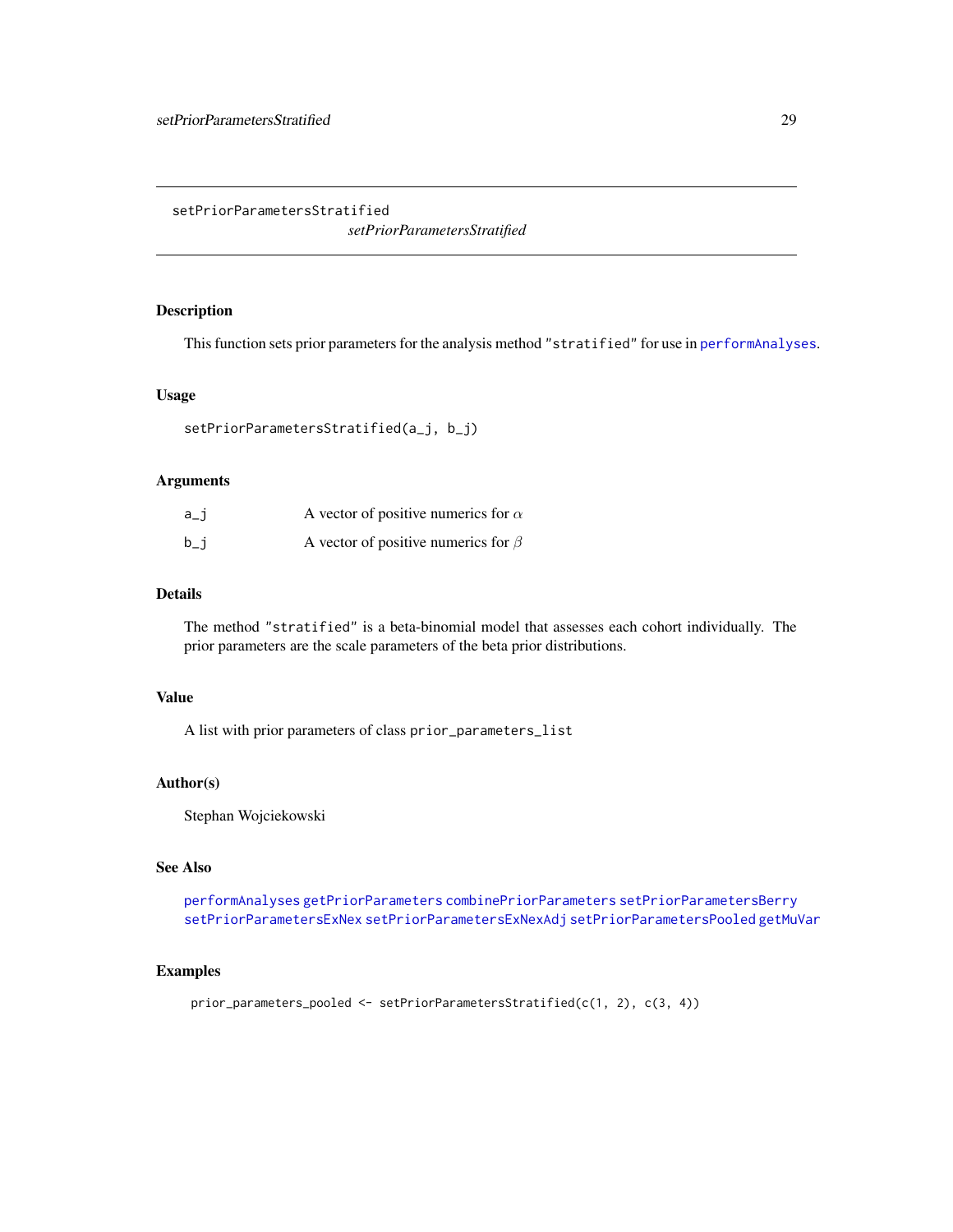<span id="page-29-1"></span><span id="page-29-0"></span>simulateScenarios *simulateScenarios*

### Description

This function creates scenarios for the analysis with [performAnalyses](#page-18-1).

# Usage

```
simulateScenarios(
 n_subjects_list,
  response_rates_list,
  scenario_numbers = seq_along(response_rates_list),
  n_trials = 10000
)
```
# Arguments

| n_subjects_list     |                                                                                                                                                                                                          |  |
|---------------------|----------------------------------------------------------------------------------------------------------------------------------------------------------------------------------------------------------|--|
|                     | A list that contains for each scenario a vector for the number of subjects per<br>cohort. A single vector can be provided if all scenarios should have the same<br>number of subjects.                   |  |
| response_rates_list |                                                                                                                                                                                                          |  |
|                     | A list that contains for each scenario a vector for the response rates per cohort.                                                                                                                       |  |
| scenario_numbers    |                                                                                                                                                                                                          |  |
|                     | A vector of positive integers naming the scenarios, Default: seq_along(response_rates_list)                                                                                                              |  |
| n_trials            | An integer indicating the number of trial simulations per response rates, Default:<br>10000. If n_trials is present in . GlobalEnv and missing (n_trials), the<br>globally available value will be used. |  |

# Details

The function simulates trials with binary outcome for each scenario. Integer values for the response rates will be treated as observed outcomes.

#### Value

An object of class scenario\_list with the scenario data for each specified scenario.

#### Author(s)

Stephan Wojciekowski

#### See Also

[saveScenarios](#page-22-1) [createTrial](#page-4-1) [performAnalyses](#page-18-1)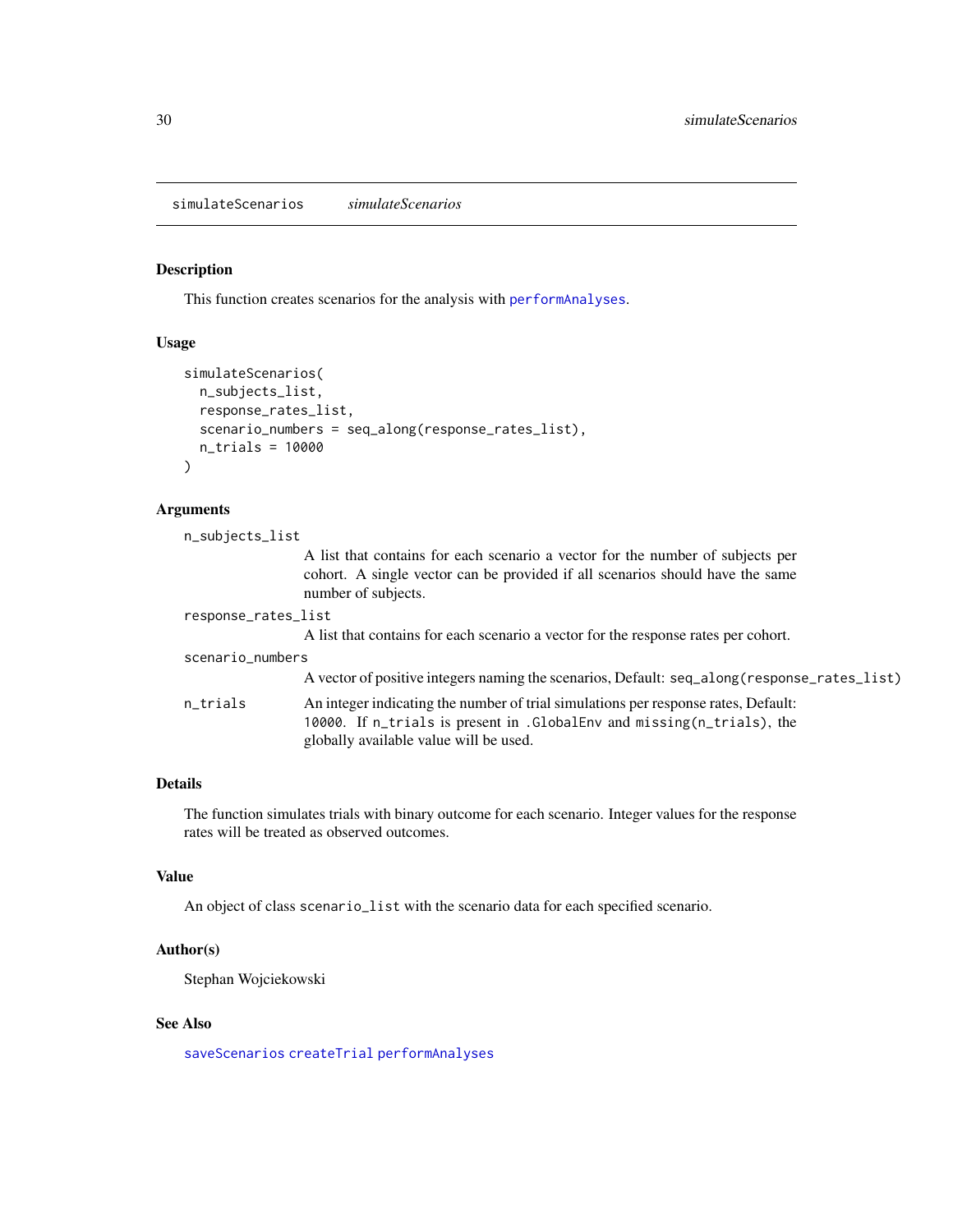# simulateScenarios 31

```
n_subjects <- c(10, 20, 30)
rr\_negative <- rep(0.1, 3)rr\_nugget <- c(0.9, 0.1, 0.1)rr\_positive <- rep(0.9, 3)scenarios_list <- simulateScenarios(
 n\_subjects\_list = list(n\_subjects,
                           n_subjects,
                           n_subjects),
 response_rates_list = list(rr_negative,
                           rr_nugget,
                           rr_positive))
```